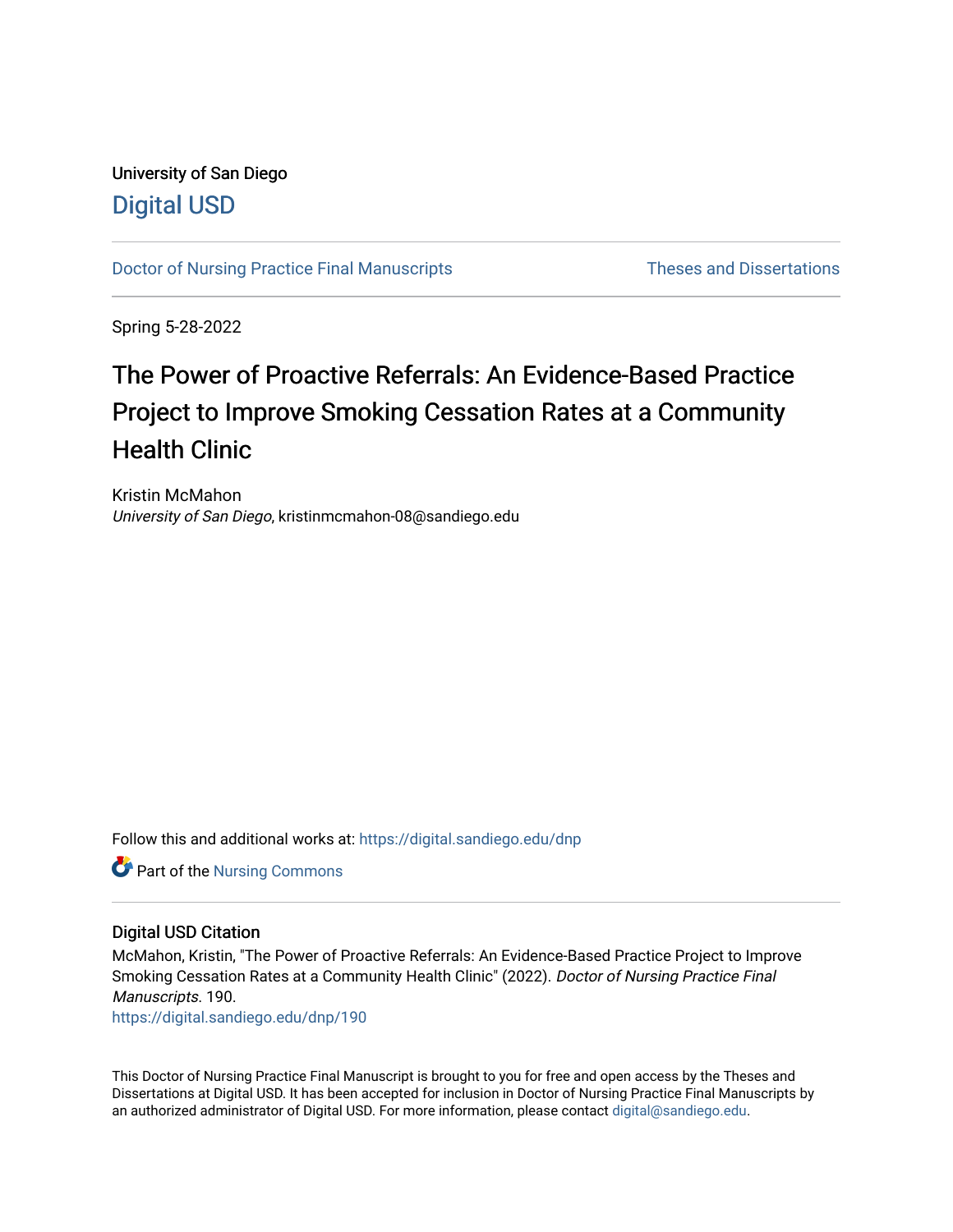# **The Power of Proactive Referrals: An Evidence-Based Practice Project to Improve Smoking Cessation Rates at a Community Health Clinic**

Kristin McMahon, MSN, MPH, RN, PHN

University of San Diego

Hahn School of Nursing and Health Science: Beyster Institute for Nursing Research

May 2022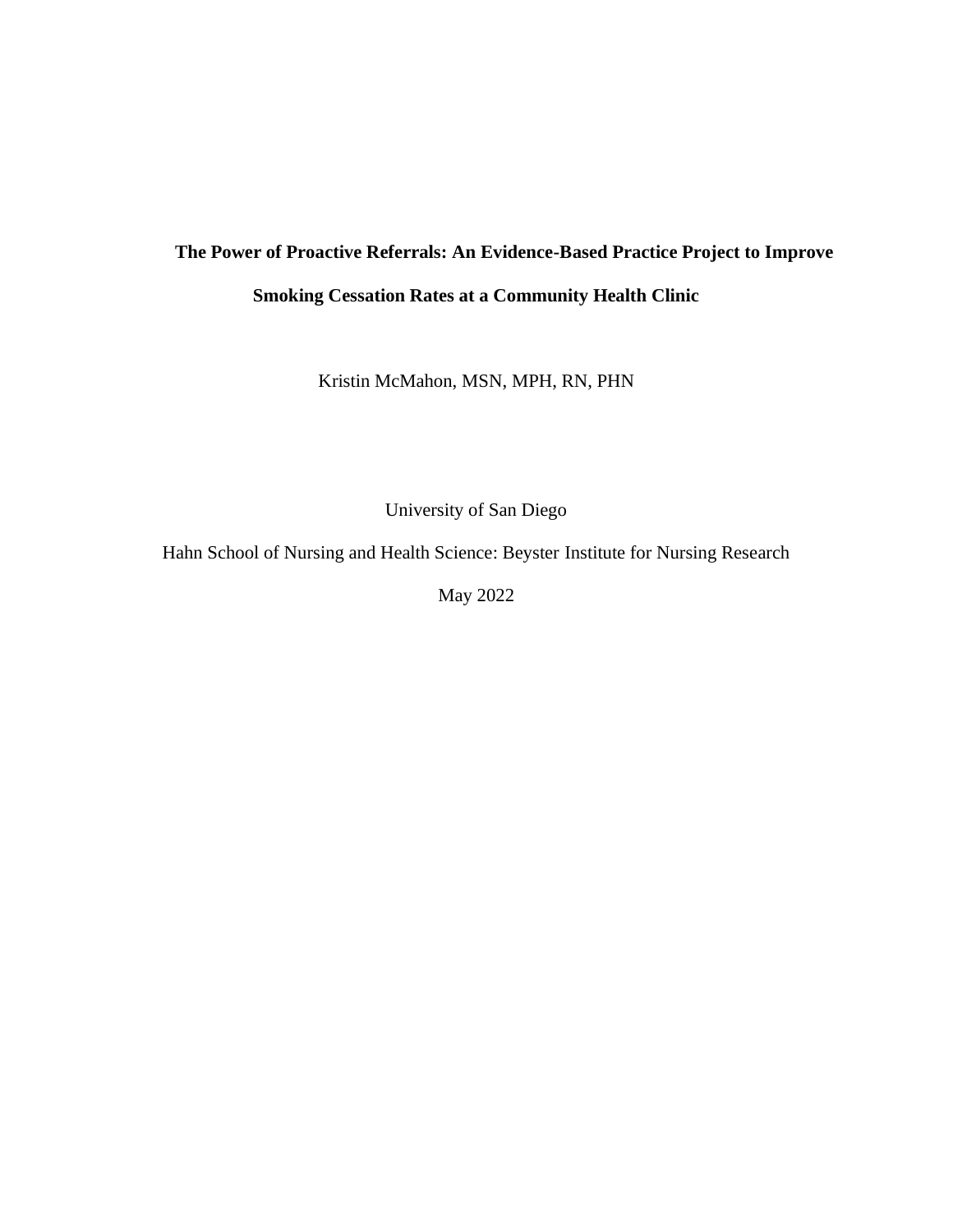#### **Acknowledgements**

I would like to thank the faculty and staff in the Doctor of Nursing Practice (DNP) program at the University of San Diego. Thank you especially to my faculty advisor, Dr. Caroline Etland, for her calm and steady guidance and counsel.

I would also like to thank my clinical preceptors. Over the last two years, I have had the opportunity to work with so many wonderful clinicians. These outstanding professionals modeled the highest quality of clinical practice to me and were incredibly generous with their time and knowledge. I am so blessed to be able to incorporate little bits of wisdom from so many great individuals into my future practice – what a gift!

And, finally, a huge thank you to my family whose unwavering support has carried me through these past few years. To my mom and dad – thank you for pushing me to expect the best of myself and instilling in me the essential importance of giving back. To my husband, Kurt thank you for supporting my dream at this stage of our lives. Completing this program has required significant sacrifice from you and you have taken it all in stride. Thank you for constantly juggling the schedule and always being willing to work so hard to provide for all of us. I am lucky to have you by my side. And, to my kids, Henry and Luka – you two are the magic in my life. Being your mom is my absolute greatest joy. I hope I have shown you that it is never too late to chase a dream and that the road to achieving that dream is paved by hard work. I love you both very much.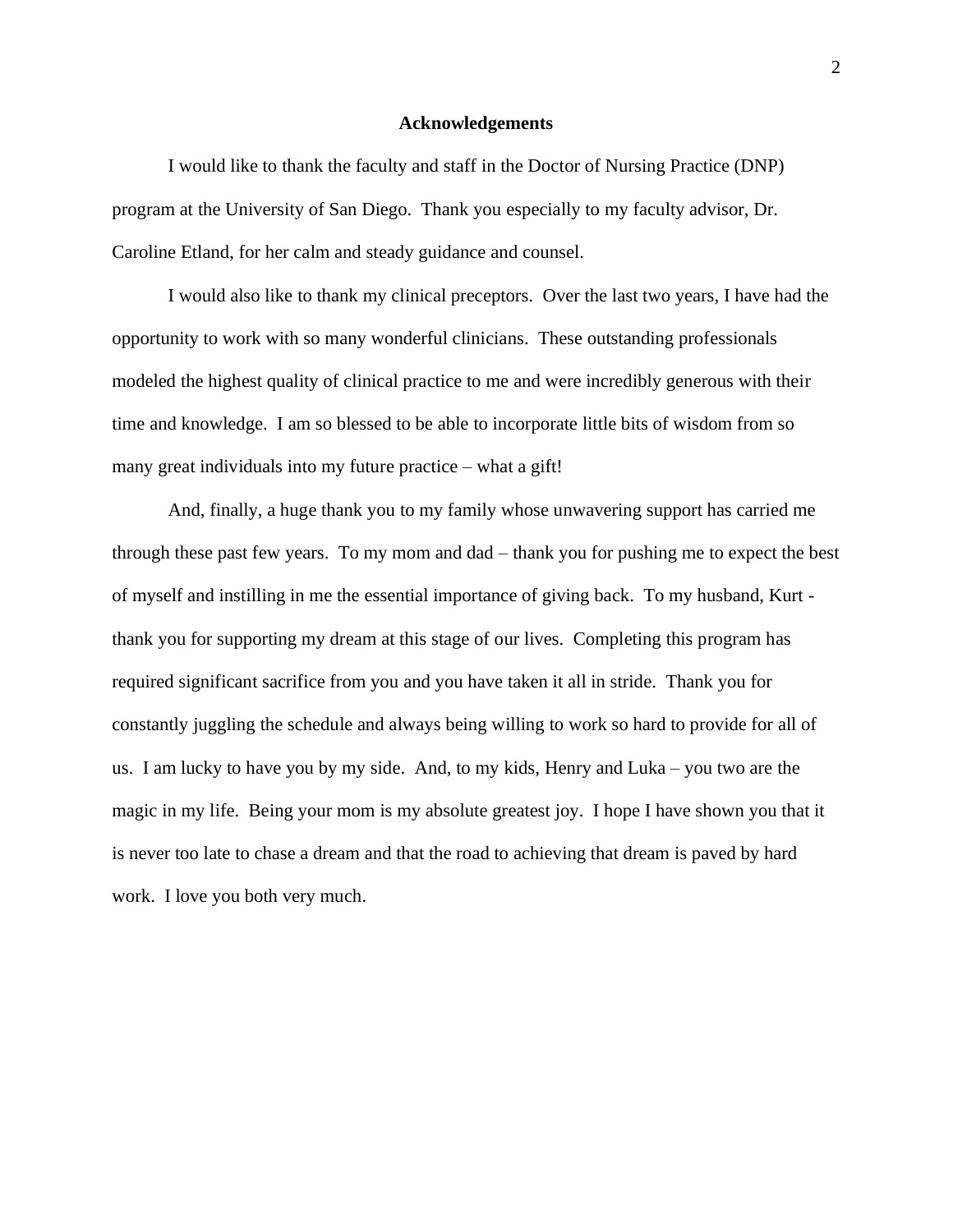#### **Abstract**

Tobacco use is the leading cause of preventable morbidity and mortality in the United States today. Twenty percent of adults in the United States use tobacco costing the healthcare system approximately \$225 billion annually in disease treatment. Most smokers want to stop smoking and most visit a healthcare provider each year making access to cessation interventions feasible. The purpose of this evidence-based practice Doctor of Nursing Practice (DNP) project was to increase smoking cessation among patients at a community health clinic by proactively linking patients to cessation counseling and support through implementation of the Ask-Advise-Connect model of smoking cessation. During a three-month pilot period, 14 referrals were sent to the California Smokers' Helpline. Of these, four (28.6%) received services from the Helpline (materials or counseling), four (28.6%) did not respond to contact attempts, and six (42.8%) declined services. The short duration of the project prevented measurement of the long-term outcome of smoking cessation. The Ask-Advise-Connect model is an efficient method to connect patients with smoking cessation support. Future projects could include incorporation of the referral system into the electronic health record to improve workflow efficiency and to allow for better patient tracking and follow-up.

*Keywords:* Smoking Cessation, Ask-Advise-Connect Model, Smokers' Quitlines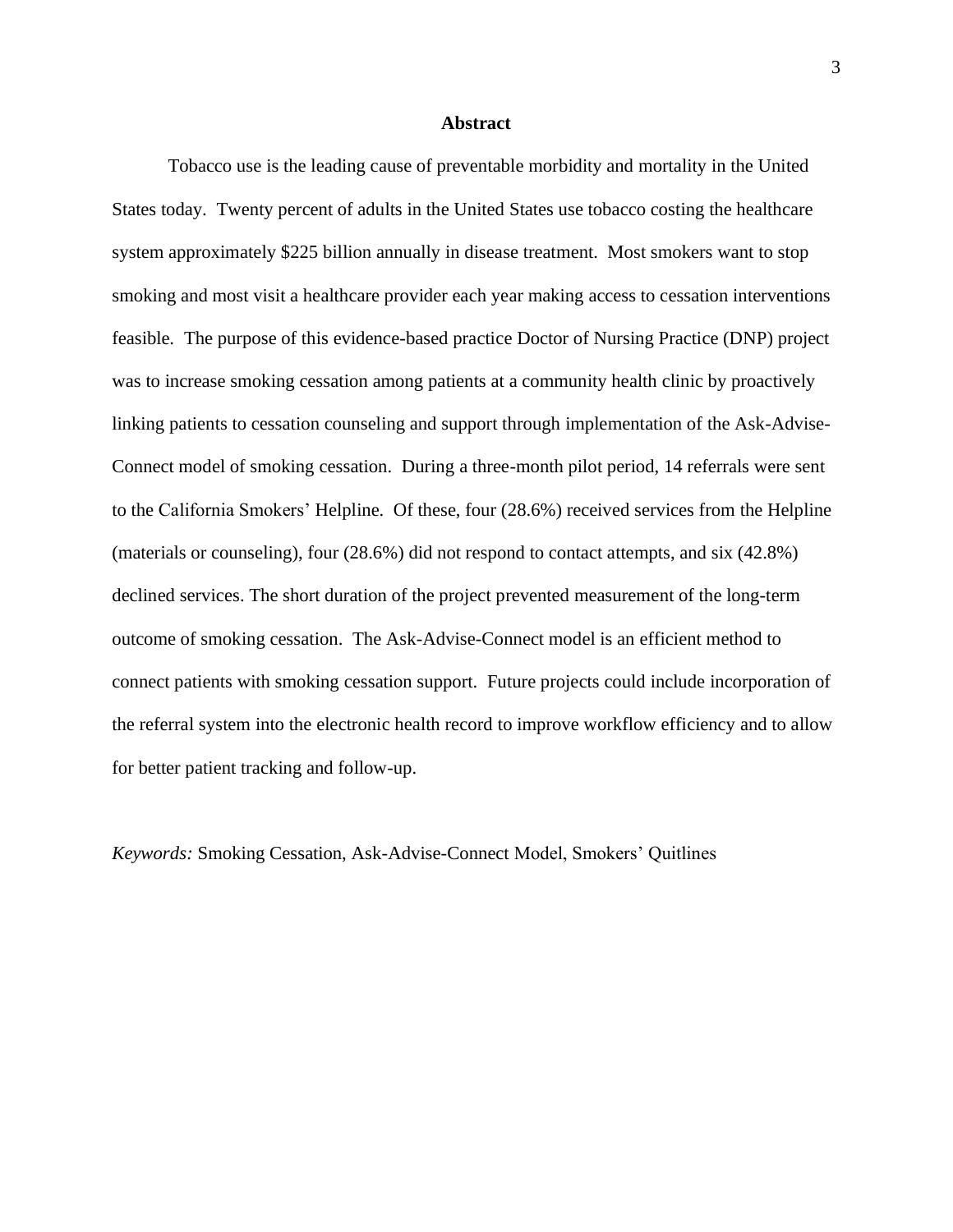#### **Introduction**

Tobacco use is one of the leading causes of preventable morbidity and mortality in the United States today. It is associated with a multitude of negative health outcomes including cancer, lung disease, and cardiovascular disease (United States Department of Health and Human Services [USDHHS], 2014). Despite significant declines in tobacco use over the last several decades, many adults in the United States continue to use tobacco (USDHHS, 2020). In 2019, 50.6 million adults (20.8% of all adults) in the United States used tobacco (Cornelius, et al., 2020). Cigarette smoking causes one in five deaths in the United States each year, or more than 480,000 deaths annually (USDHHS, 2014). Just over \$200 billion is spent annually in the United States to treat smoking-related diseases in adults (Xu, et al., 2021). Most smokers want to stop smoking and most smokers visit a healthcare provider each year making access to cessation interventions feasible (United States Public Health Service [USPHS], 2008). Primary care clinics are an ideal location to implement evidence-based interventions to increase tobacco cessation among patient populations.

#### **Background**

#### **Historical Perspective**

The first Surgeon General report on smoking and health was published in 1964 (Surgeon General's Advisory Committee on Smoking and Health, 1964). That initial report launched multi-level medical and public health efforts to reduce tobacco use and the resultant negative health consequences. As the scientific understanding of nicotine, addiction, and cessation has evolved and the research and data into the health effects of tobacco use have grown, programs and interventions targeted at both the population and individual level have been implemented to encourage tobacco cessation. Tobacco control public health programs have targeted population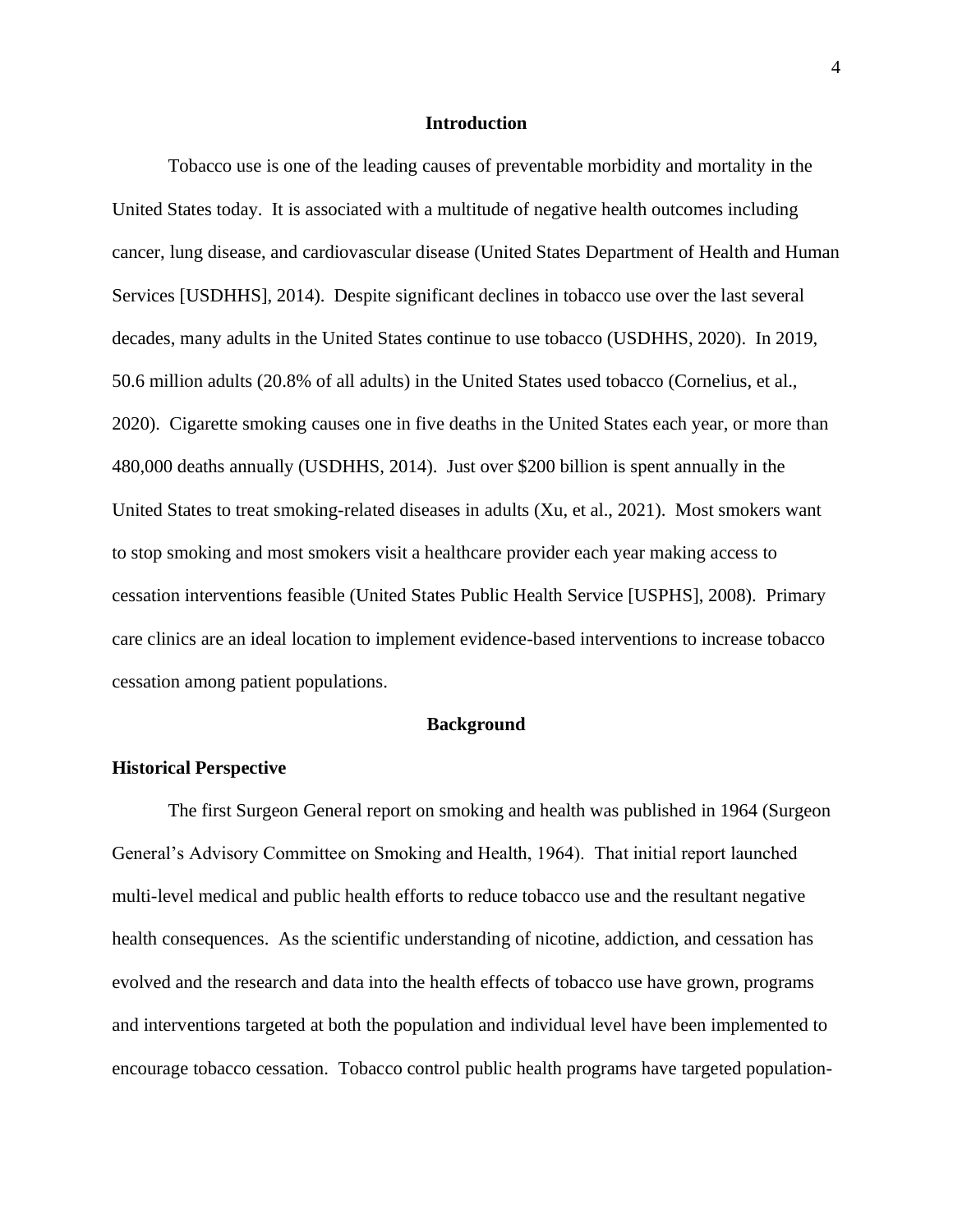level cessation goals while healthcare providers and clinics have focused on evidence-based individual interventions and treatment plans. This multi-pronged approach has generated notable results. Between 1964 – 2021, tobacco control efforts produced an estimated eight million fewer premature smoking-related deaths and an extended mean lifespan of 19-20 years (Holford, et al., 2014). Despite this remarkable success and the well-known harms of tobacco use, many Americans continue to smoke.

#### **Burden of Tobacco Use**

#### *National, State, and Local Data*

Nationwide, 50.6 million adults used tobacco in 2019 (Cornelius, et al., 2020). Tobacco use is more common among males, low-income individuals, and uninsured individuals or those using Medicaid or other public insurance (Cornelius, et al., 2020). In addition, tobacco use is higher among certain racial and ethnic groups including Black, White, and American Indian/Alaska Native (Cornelius, et al., 2020).

At the state level, California has been a national leader in tobacco control and cessation. Between 1985 and 2018, the prevalence of smoking among adults in California decreased from 26.7% to 11.2% (Maguire, et al., 2020). However, this decline has not been uniform across all demographic groups. Rates of smoking remain disproportionately high among low-income Californians, those who are uninsured or who receive Medicaid health insurance, and racial or ethnic minority populations (Maguire, et al., 2020; Vuong, Zhang, & Roeseler, 2019). Despite the decreasing prevalence of tobacco use, over 40,000 adults in California die from smokingrelated illnesses each year (USDHHS, 2014).

The statistics in San Diego County mirror the California statewide statistics. In San Diego County, approximately 10.2 - 11.1% of the adult population smoke cigarettes (CA Quits,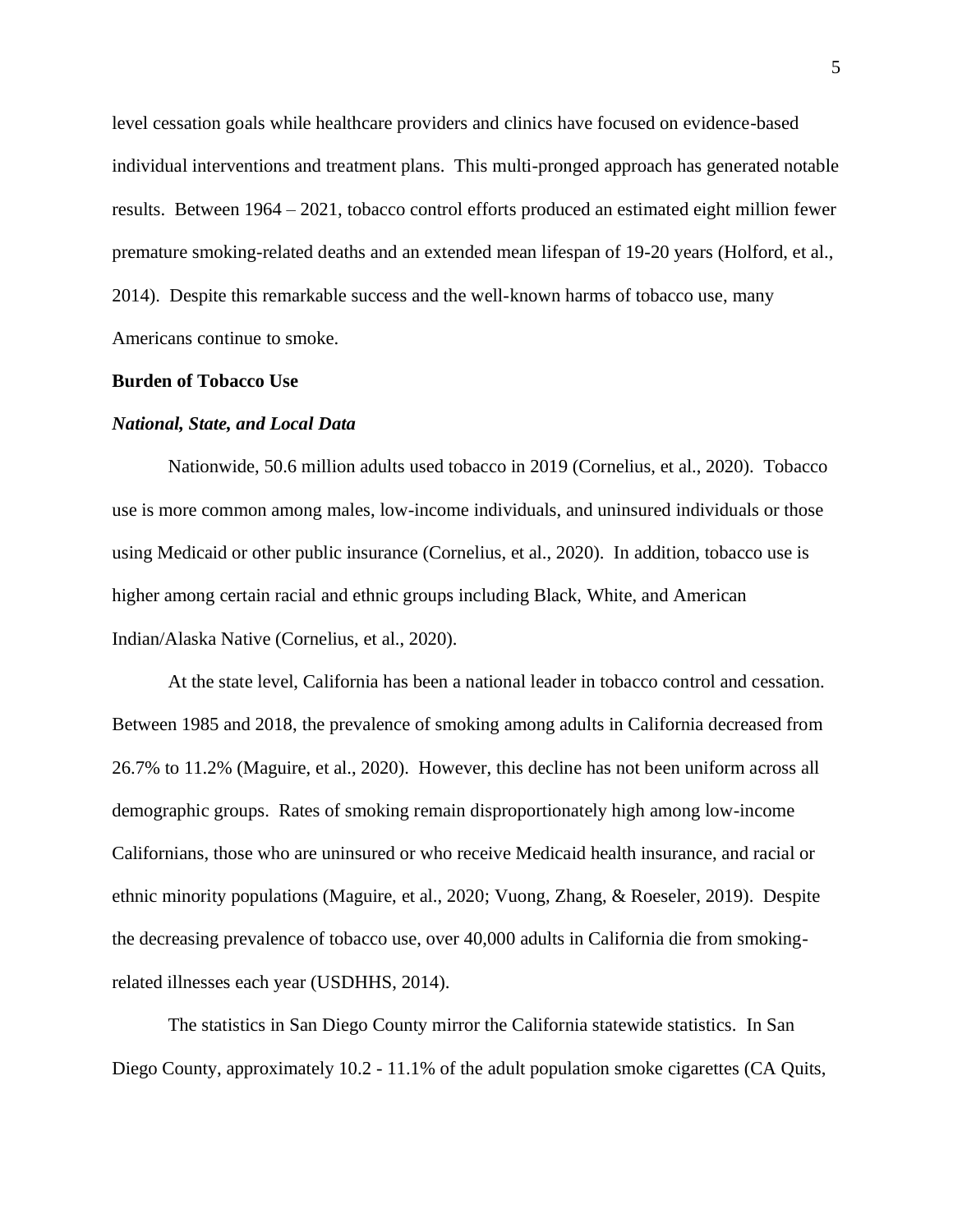2021a; Vuong, Zhang, & Roeseler, 2019). The smoking prevalence among adult Medicaid recipients in San Diego is 16.6%, consistent with statewide and national trends of increased tobacco use among low-income individuals (CA Quits, 2021a).

# *Health Effects and Financial Costs*

Tobacco use is associated with increased morbidity and mortality (USDHHS, 2014; USDHHS, 2020). Smoking is causally linked to cancer, heart disease, peripheral vascular disease, respiratory disease including chronic obstructive pulmonary disease and asthma, diabetes, and myriad other chronic diseases (USDHHS, 2014). Between 2012 – 2017, 390,000 people in California were diagnosed with a tobacco-related cancer (Maguire, et al., 2020) and cigarette smoking is a known risk factor for premature death (USDHHS, 2014; USDHHS, 2020).

Tobacco use is a major driver of healthcare costs (USDHHS, 2014; USDHHS, 2020). Nationwide, approximately \$225 billion is spent annually in the United States to treat smokingrelated diseases in adults (Xu, et al., 2021). In addition, smoking causes between \$151 billion and \$181 billion in annual productivity loses (Campaign for Tobacco Free Kids, 2021b; Ekpu & Brown, 2015). In California, \$13.29 billion in annual healthcare costs are estimated to be directly caused by smoking (Campaign for Tobacco Free Kids, 2021a). A substantial portion of these costs are absorbed by public health insurance programs. In California, the Medicaid program is known as Medi-Cal. The smoking rate among adults covered by Medi-Cal is almost twice as high as it is for people covered by private insurance (Vuong, Zhang, & Roeseler, 2019). This translates into an annual estimated cost of \$3.58 billion per year in smoking-related diseases covered by Medi-Cal (Campaign for Tobacco Free Kids, 2021a). Mitigating these high costs was a focus of the Master Settlement Agreement, a landmark accord reached in 1998 between the four major tobacco manufacturers and the Attorneys General of 46 states (USDHHS, 2014).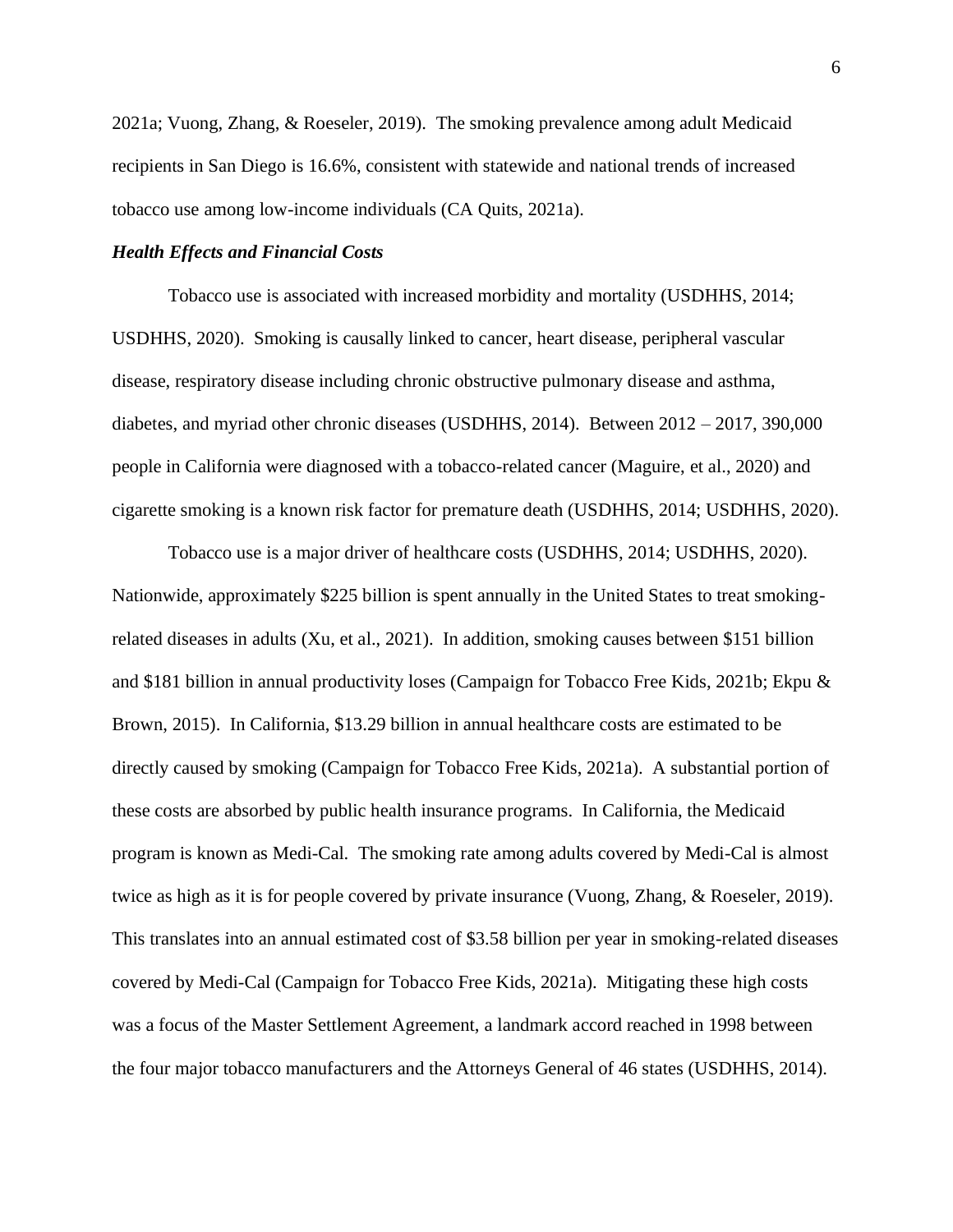Among its many provisions, the Master Settlement Agreement provided funding to public health programs aimed at tobacco control and smoking cessation.

Tobacco use cessation improves patient health (USDHHS, 2020). Most smokers (68.0%) want to stop smoking (Babb, et al., 2017) and most  $(60 - 70%)$  report a past-year quit attempt (Walton, et al., 2019). Among smokers who made quit attempts, less than a third used proven cessation treatments including counseling (6.8%), medication (29.0%), or both (4.7%) and fewer than 10% quit successfully in the past year (Babb, et al., 2017). However, most smokers (70%) visit a healthcare provider each year (USPHS, 2008) creating an opportunity for intervention and treatment.

# **Evidence-Based Interventions for Tobacco Cessation**

Decades of tobacco research have produced evidence-based recommendations and guidelines for tobacco cessation treatment (USDHHS, 2014; USDHHS, 2020). Using evidencebased treatments can increase smoking abstinence rates as much as fourfold (Vidrine, et al., 2010). The approach that produces the highest rates of successful abstinence is a combination of behavioral counseling and medication support (USPHS, 2008). Less than 5% of tobacco users quit successfully without cessation support, including counseling and/or medication (West, 2017). The combination of behavioral counseling plus medication support results in an 82% increase in cessation rates (Babb, et al., 2017). There is a dose-response relationship between behavioral counseling and tobacco abstinence. Increasing the amount of behavioral counseling increases the chance of successful quitting (Hartmann-Boyce, et al., 2019). Multiple clinical organizations and national agencies recommend a combination of behavioral counseling and medication support in their clinical practice guidelines for treatment of tobacco use (Barua, et al.,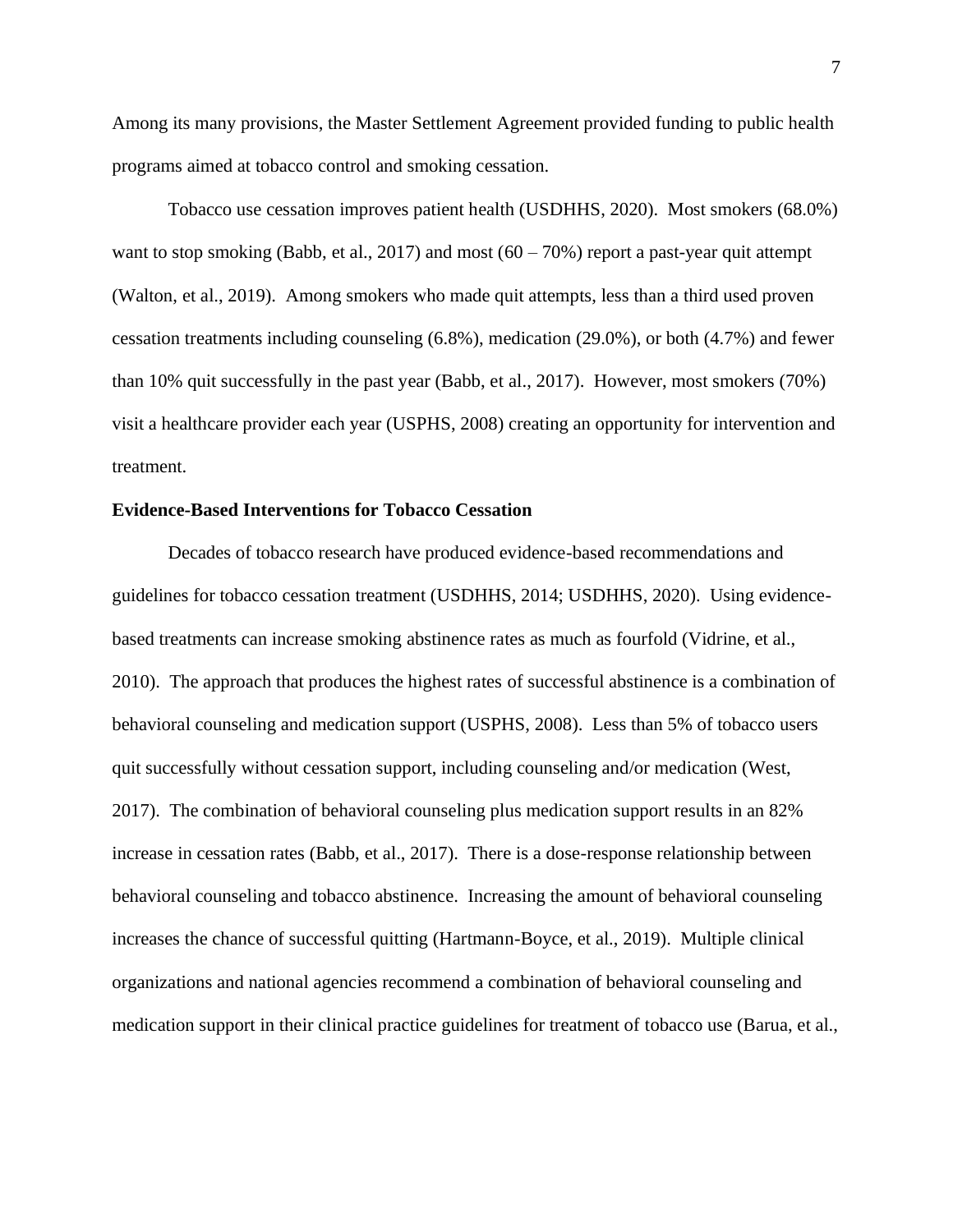2018; Leone, et al., 2020; Patnode, et al., 2021; USPHS, 2008; U.S. Preventive Services Task Force, 2021).

Different modalities for delivery of behavioral counseling for tobacco use cessation have been studied including the use of telephone counseling. Several meta-analyses have examined the efficacy of delivering behavioral counseling and support via the telephone. Lichtenstein, et al., (1996) found that telephone counseling produced statistically significant increases in cessation while an analysis by the U.S. Public Health Service (2008) found that proactive telephone counseling increased long-term abstinence and increased overall quit rates by 60%. Stead, et al. (2013) found that telephone counseling increased the chance of quitting compared to minimal intervention such as self-help materials. For people using pharmacotherapy, providing behavioral support in person or via the telephone increases quit rates and increasing the amount of that behavioral support increases the chances of successful abstinence (Hartmann-Boyce, et al., 2019). One method of delivering behavioral support via telephone is through the use of smokers' quitlines.

#### **Smokers' Quitlines**

The National Network of Tobacco Cessation Quitlines was established in 2004 by the U.S. Department of Health and Human Services in conjunction with the Centers for Disease Control and Prevention (USDHHS, 2014). Smokers' Quitlines provide no-cost telephone-based tobacco cessation services including behavioral counseling, printed materials, nicotine replacement therapy, and referrals to smoking cessation resources (Anderson & Zhu, 2007). Smokers' Quitline services are available in all 50 states (Vidrine, et al., 2010).

Research supports the efficacy of quitlines as a method of smoking cessation support (Fiore & Baker, 2020; Lichtenstein, et al., 1996; Lichtenstein, Zhu, & Tedeschi, 2010; Ossip-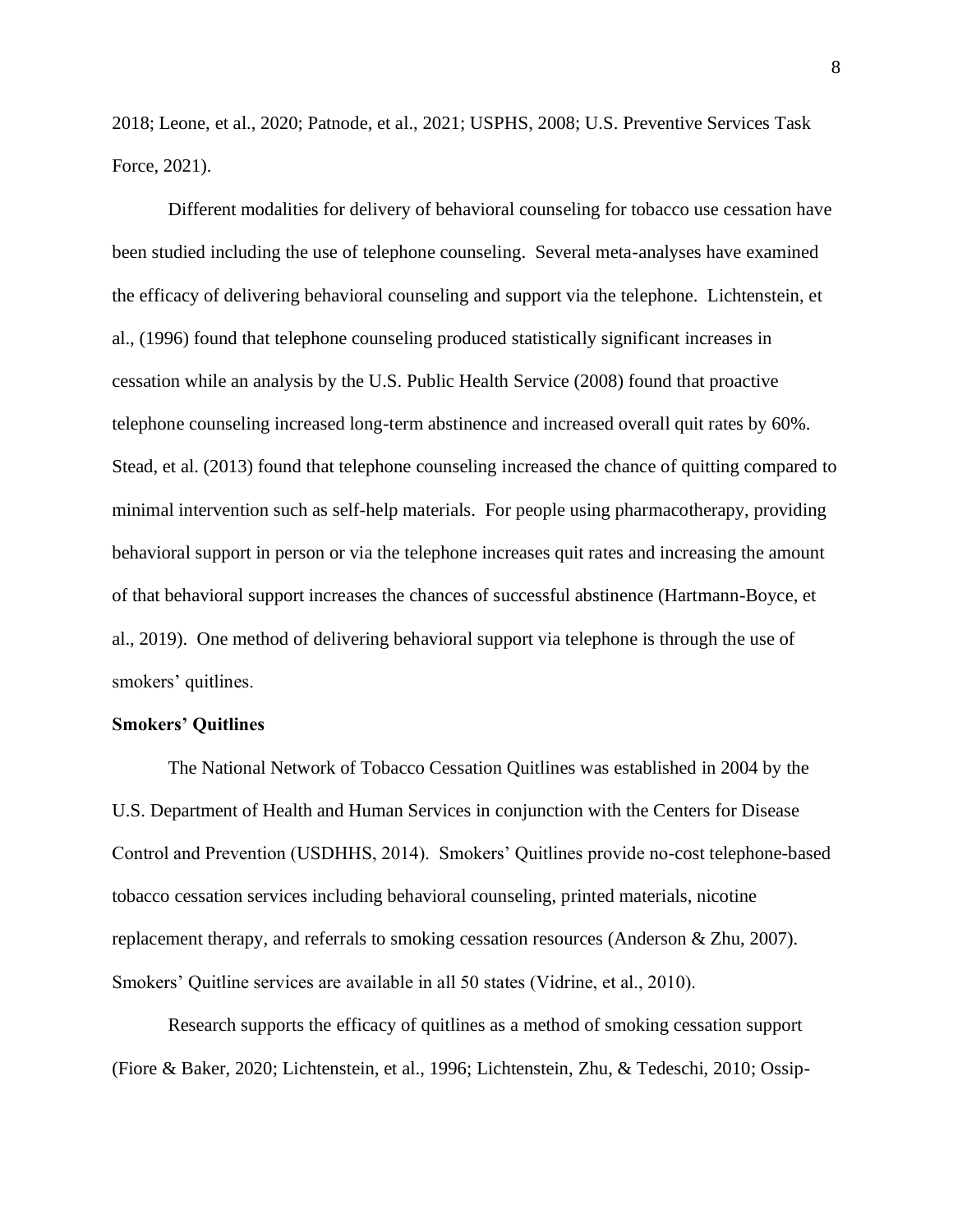Klein & McIntosh 2003; Rabius, et al., 2004; Stead, et al., 2013; USPHS, 2008). Quitline counseling is convenient and inexpensive for patients, removing barriers associated with transportation, finances, and health insurance limitations from treatment provision (Vidrine, et al., 2010). Quitline services are easily accessible and can be tailored to individual smokers' needs and their individual motivation to quit (Borland & Segan, 2006). In addition, quitlines unburden busy clinic providers and staff from time-intensive cessation counseling by taking over the behavioral counseling role essential to successful smoking cessation.

Despite the demonstrated efficacy and convenience of quitline services, quitlines are severely underutilized, with only about 1% of smokers using the services annually (Cummins, et al., 2007). In particular, low-income populations are less likely to utilize quitline services (Kaufman, et al., 2010; Sheffer, et al., 2015; Varghese, et al., 2014) and less likely to be successful at quitting compared to individuals of higher socioeconomic status (Fiore, et al., 1989; Pierce, et al., 1989). Patients referred to quitlines from Federally Qualified Health Centers (FQHC) are less likely to enroll in quitline services, complete fewer phone sessions while in the program, and are less likely to quit tobacco altogether (Nair, et al., 2019). However, when lowincome smokers do engage with quitline services, they are able to achieve a higher rate of abstinence than without quitline support (Bernstein, et al., 2016).

#### **Ask – Advise – Connect Model**

Ask – Advise – Connect (AAC) is a model that developed out of the recognition that quitlines are an underutilized resource and that most patients referred to quitlines do not end up contacting the quitline for support (Vidrine, et al., 2010). In this model, healthcare providers proactively refer patients directly to the Smokers' Quitline. The steps of the AAC model include: 1. Ask patients about tobacco use at every visit; 2. Advise patients to stop using tobacco;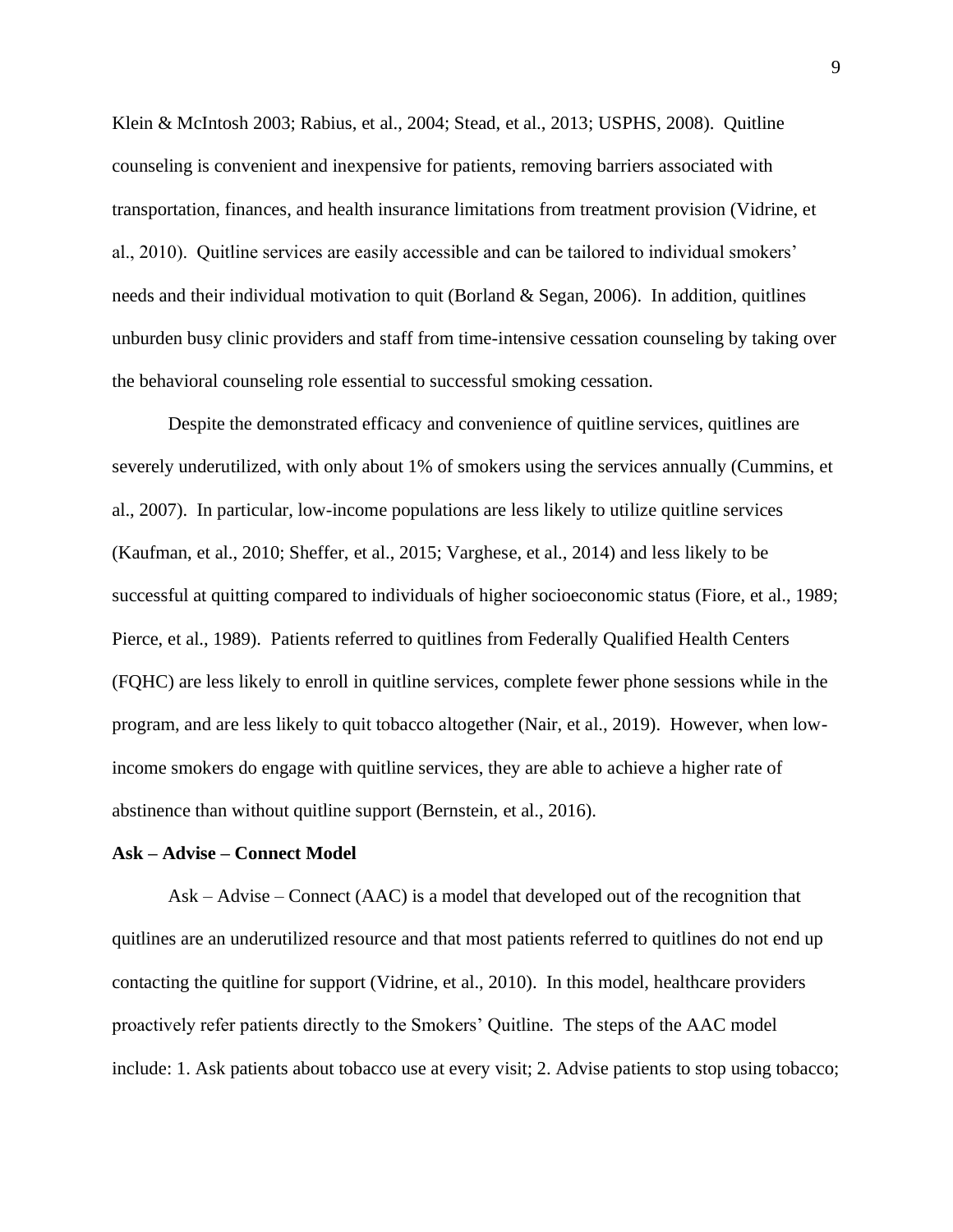and 3. Refer patients directly to a smoker's quitline for further cessation counseling and support. The referral is sent electronically from the provider to the quitline and then the quitline contacts the patient within  $48 - 72$  hours. By proactively referring the patient to the quitline and having the quitline contact the patient directly, the clinician can efficiently connect the patient with existing resources. Proactive referrals are associated with higher uptake than self-initiated services (Atorkey, et al., 2021) and can increase rates of quitting in areas where smoking cessation services are available but underutilized (Want, et al., 2017). One meta-analysis found moderate-certainty evidence that proactive telephone counseling from quitlines helps smokers quit (Matkin, Ordonez-Mena, & Hartmann-Boyce, 2019).

Implementation of AAC is associated with an increased number of smokers enrolling in treatment (Bui, et al., 2019; Vidrine, Shete, Cao, et al., 2013; Vidrine, Shete, Li, et al, 2013) and improved cessation rates (Blocker, Lazear, & Ridner, 2020). AAC results in higher treatment engagement than traditional self-initiated referral-based approaches (Piñero, et al, 2020; Vidrine, Shete, Li, et al, 2013). Patients are responsive to this new model of referral and receptive to telephone support for tobacco cessation services (Amato, et al., 2018). In addition, provider referrals to quitlines are critical components of linking tobacco users with significant health risks and barriers to quitting to cessation counseling and support (Nair, et al. 2018).

#### **California Tobacco Control Program and California Quits**

Established in 1989, California has the longest-standing, publicly-funded tobacco control program in the United States (Schroeder, 2018). The California Tobacco Control Program has worked diligently to reduce the rates of smoking among California's population with notable results. In 1989, 23.7% of California's adult population smoked compared to 11% in 2016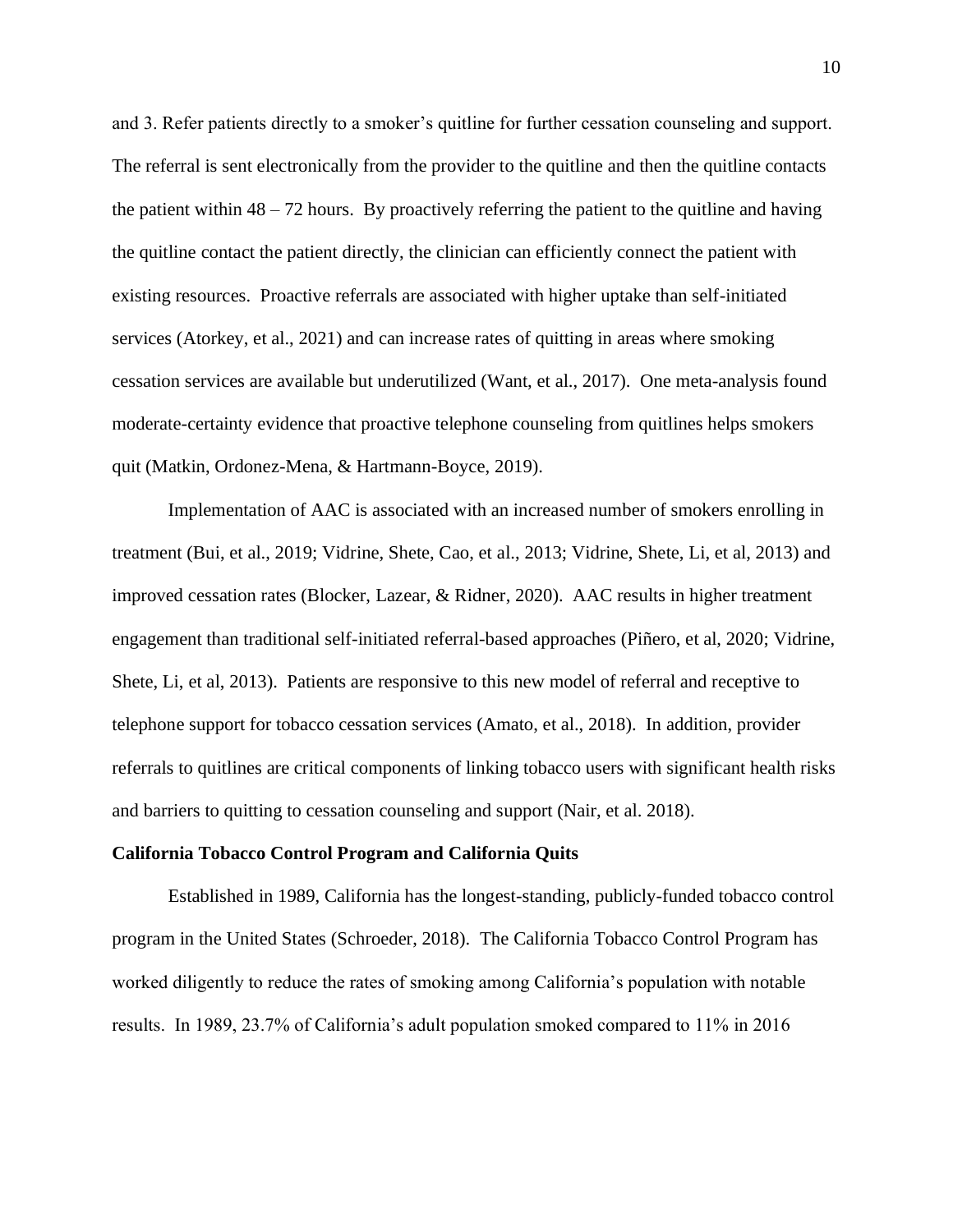(Maguire, et al., 2020). Despite this success, approximately three million Californians still smoke (Maguire, et al., 2020), thus requiring further, concentrated efforts at cessation.

Over the years, the California Tobacco Control Program has worked closely with Medi-Cal to engage both health care providers and health plans in tobacco cessation efforts. These efforts have included both financial incentives and systems interventions to connect patients and providers with the support they need for tobacco cessation (Kaslow, et al., 2018; Schroeder, 2018).

Research supports the efficacy of systems change interventions to support smoking cessation. Creating systems to integrate the identification of smokers and the offering of evidence-based treatments into usual care can increase rates of referral to smoking cessation services (Thomas, et al., 2017). These system changes are of particular importance when addressing the unique needs of low-income smokers. Research demonstrates that formalizing partnerships between healthcare systems that serve low-income patients and tobacco cessation services such as quitlines is an essential component of tobacco use treatment (Vidrine, et al., 2010).

In 2012, in recognition of the importance of systems-based interventions for tobacco cessation, the five University of California [UC] health systems (UC Davis, UC San Francisco, UC Los Angeles, UC Irvine, and UC San Diego) launched the UC Quits program (Kaslow, et al., 2018). The UC Quits program established a two-way eReferral between the UC medical systems and the California Smokers' Helpline. Adapting the AAC model, this system allowed clinicians to refer smokers directly to the Helpline for cessation support (Adsit, et al., 2014; McCarthy, et al., 2020). Research supports that creating an eReferral system that connects healthcare provider offices to a state quitline is feasible, cost-effective, and ultimately results in increased quitline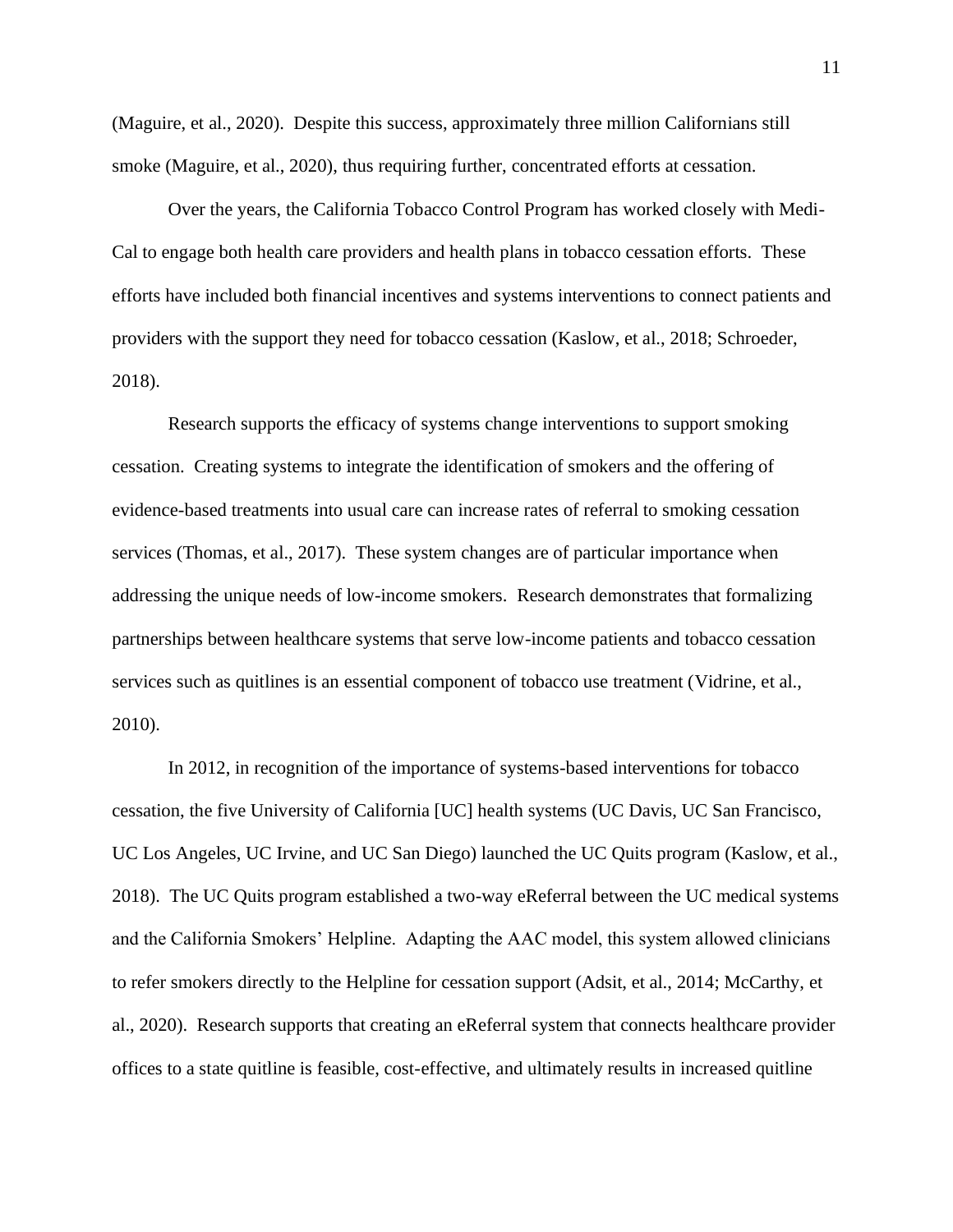utilization (Bentz, et al., 2006). Between 2012 – 2018, the UC Quits program facilitated over 10,000 eReferrals to the Helpline (Kaslow, et al., 2018).

Following the success of the UC Quits model, the California Tobacco Control Program launched CA Quits in 2016 (Kaslow, et al., 2018). The focus of CA Quits is to integrate population-based tobacco-cessation treatment into California's healthcare safety-net. CA Quits targets healthcare systems that serve primarily Medi-Cal patients, the uninsured, or other highrisk populations including FQHCs and community health centers (Kaslow, et al., 2018). CA Quits provides technical support to healthcare systems to integrate the AAC model of tobacco treatment into their workflows (CA Quits, 2021b). In addition, CA Quits acts as a liaison between the California Smokers' Helpline and the healthcare system to build in the technology infrastructure necessary for eReferrals (CA Quits, 2021b; California Smokers' Helpline, n.d.). CA Quits aims to target a minimum of 30 healthcare systems to implement referrals to the Helpline (Kaslow, et al., 2018).

The purpose of this evidence-based practice (EBP) project was to increase smoking cessation among patients at a community health clinic by leveraging existing community resources to proactively link patients to cessation counseling and support through web-based electronic referrals to the California Smokers' Helpline.

# **Setting and Population**

This EBP project was implemented at a community health clinic in southern California. The community health clinic is a Federally Qualified Health Center (FQHC) that serves an ethnically and racially diverse, low-income patient population. Most patients receive Medi-Cal health insurance. The clinic recently started a program to provide focused care and support services to high-risk patients diagnosed with specific chronic medical diagnoses including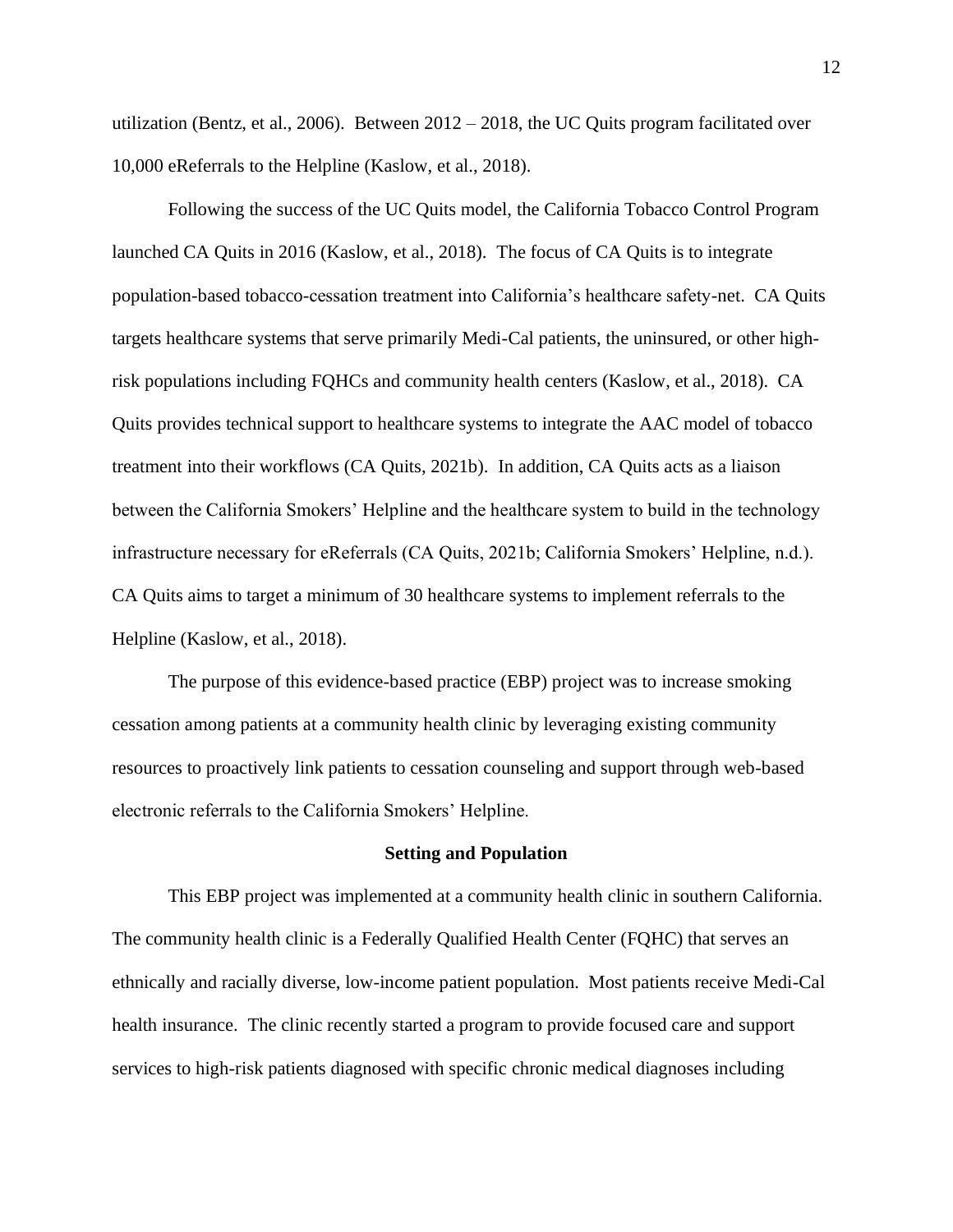hypertension, diabetes, and tobacco use. Smokers referred to this new program were contacted by the team's registered nurse and assessed for current smoking status and readiness to quit. Smokers were then provided with education about nicotine-replacement therapies as well as information about behavioral support resources. As part of the CA Quits program, the clinic had established an account to send web-based electronic referrals to the Smokers' Helpline in 2020 but did not have a workflow to implement sending the referrals. Prior to implementation of this EBP project, one e-referral had been sent to the Helpline.

#### **Methods**

# **Design**

This EBP project used the Iowa Model Revised: Evidence-Based Practice to Promote Excellence in Health Care [Iowa Model-Revised] as the foundational model for project development and implementation.

### **Rationale**

The Iowa Model-Revised provides a framework for the development and implementation of evidence-based care in the clinical environment from inception through analysis and dissemination of results (Iowa Model Collaborative, 2017). This EBP project focused on the implementation of a tobacco cessation intervention to decrease rates of smoking and tobacco use among adults at a community health center. The Iowa Model-Revised provides a step-by-step process to organize and implement EBP changes while also highlighting the importance of team engagement and organizational/national priorities (Iowa Model Collaborative, 2017). Following this framework in the community clinic environment provided a guide to successful program design and implementation.

# **Strengths/Weaknesses of Model**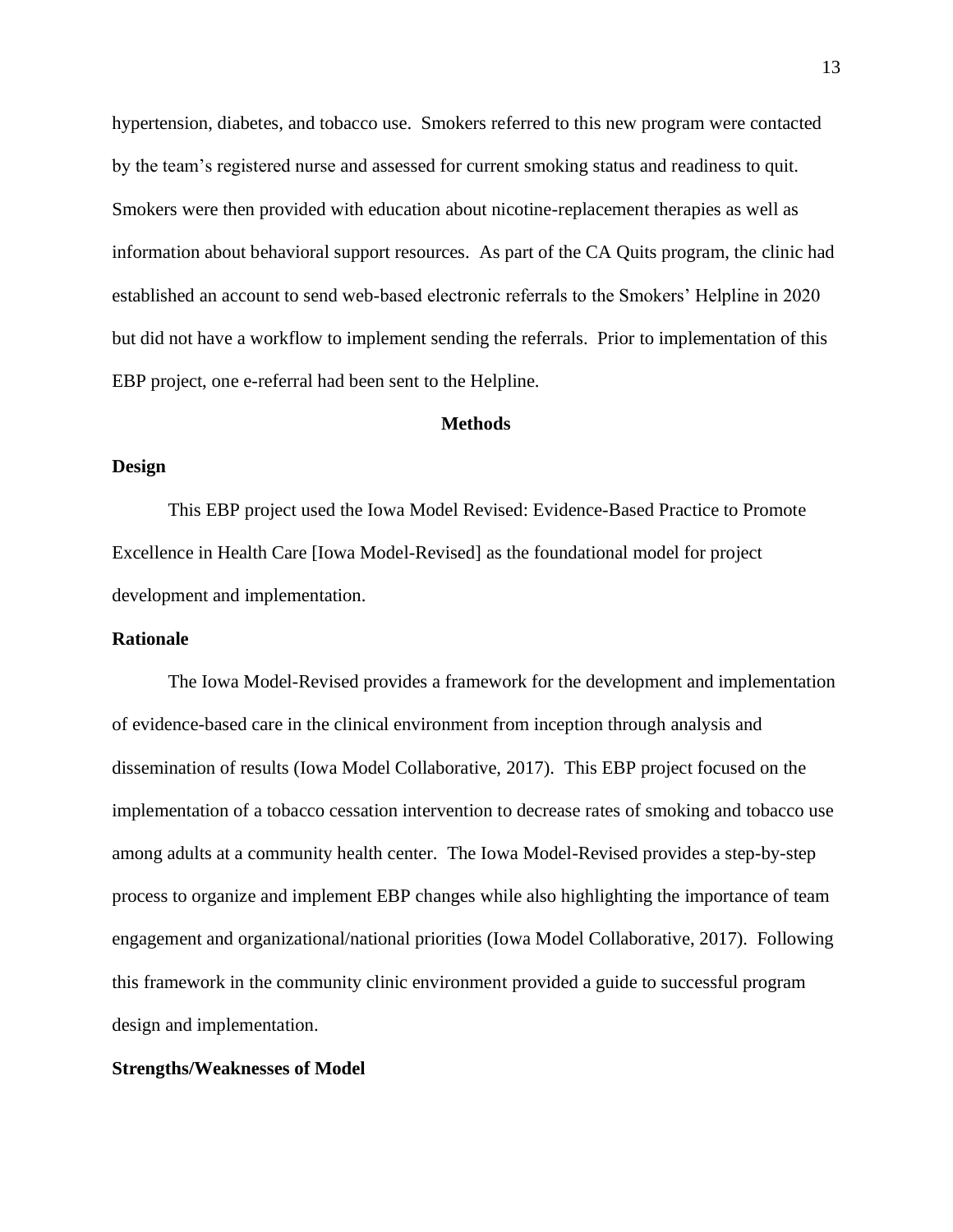Strengths of the Iowa Model-Revised include prioritizing issues that match organizational and/or national goals and initiatives (Hanrahan  $\&$  Fowler, 2019). Focusing on priority issues may encourage staff participation and can encourage organizational support, both key elements to project success. Smoking cessation is a focus area for Healthy People 2030 (USDHHS, n.d.) which aligns with the Iowa Model-Revised's focus on national goals and is also a focus area for the project site. In addition, the Iowa Model-Revised encouraged team formation to support project development and implementation. A final strength of the Iowa Model-Revised is the focus on piloting a practice change. This essential step allows staff to identify any unforeseen implementation challenges before widescale dissemination of the practice change.

Weaknesses of the Iowa Model-Revised include the model's inclusion of sustainability practices as the last step (Iowa Model Collaborative, 2017) as opposed to considering sustainability earlier in the process of planning and implementation. Included in the sustainability practices is the hardwiring of the change into the system. While it is appropriate that sustainability is addressed, waiting until the final step to consider this important element neglects consideration of potential organizational limits on any hardwired change. To create truly sustainable change, it is essential to consider organizational limits early in the planning, design, and implementation of any project.

### **Intervention**

This EBP project was initiated following letters of support from the faculty advisor and the clinical mentor at the project location. The University of San Diego Institutional Review Board approved the project application on October 29, 2021. The clinic nurse received instruction and training in how to send the e-referrals to the Smokers' Helpline using a webbased referral system. In addition, communication strategies and motivational tips were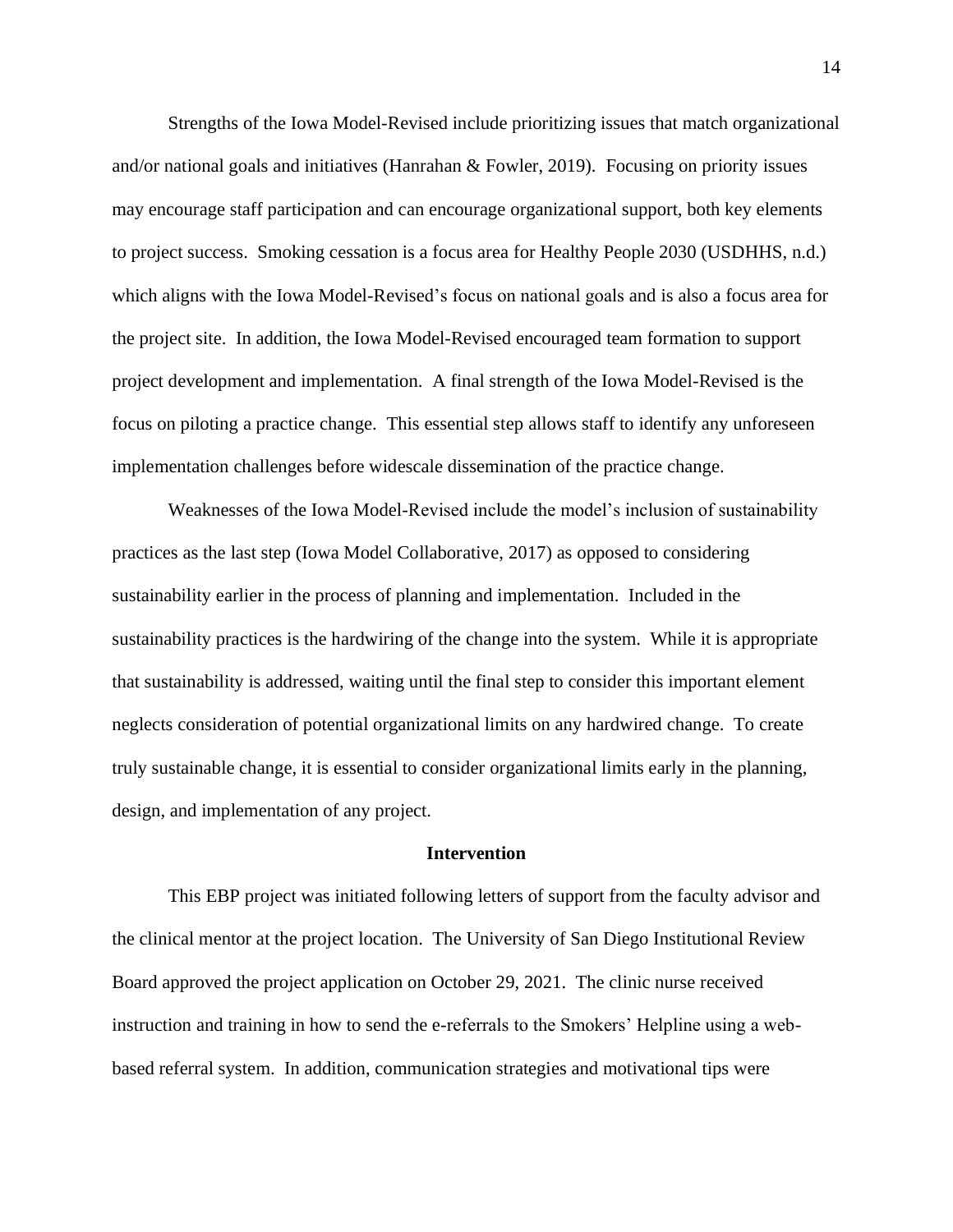reviewed to encourage patient uptake of offered referrals. After training, the clinic nurse implemented the new protocol and offered every smoker a referral to the California Smokers' Helpline during their initial telephone assessment appointment. For patients who accepted, a referral was sent to the Helpline and the Helpline attempted to contact the patient within 48-72 hours to provide evidence-based smoking cessation support and counseling. At the end of the initial three-month pilot period, data was collected from the California Smokers' Helpline enumerating the referrals sent from the clinic as well as the outcome of the referrals.

#### **Results**

Process data showed that during the three-month pilot period, 14 referrals were sent to the California Smokers' Helpline. Of those 14 referrals, four patients (28.6%) received services (including materials or counseling), four patients (28.6%) went no contact (five attempts were made with no contact), and six patients (42.8%) declined services. The short duration of the project prevented measurement of the long-term outcome of actual smoking cessation.

#### **Discussion**

The research literature suggests that implementation of the Ask-Advise-Connect model of smoking cessation is associated with higher rates of smokers enrolling in treatment and improved cessation rates (Blocker, Lazear, & Ridner, 2020; Bui, et al., 2019; Vidrine, Shete, Cao, et al., 2013; Vidrine, Shete, Li, et al., 2013). This EBP project implemented the AAC model at a community health clinic to connect smokers with cessation resources, services, and support provided by the California Smokers' Helpline. Research literature demonstrates that smokers who connect with quitline services are more likely to stop smoking (Fiore & Baker, 2021; Lichtenstein, et al., 1996; Lichtenstein, Zhu, & Tedeschi, 2010; Ossip-Klein & McIntosh 2003;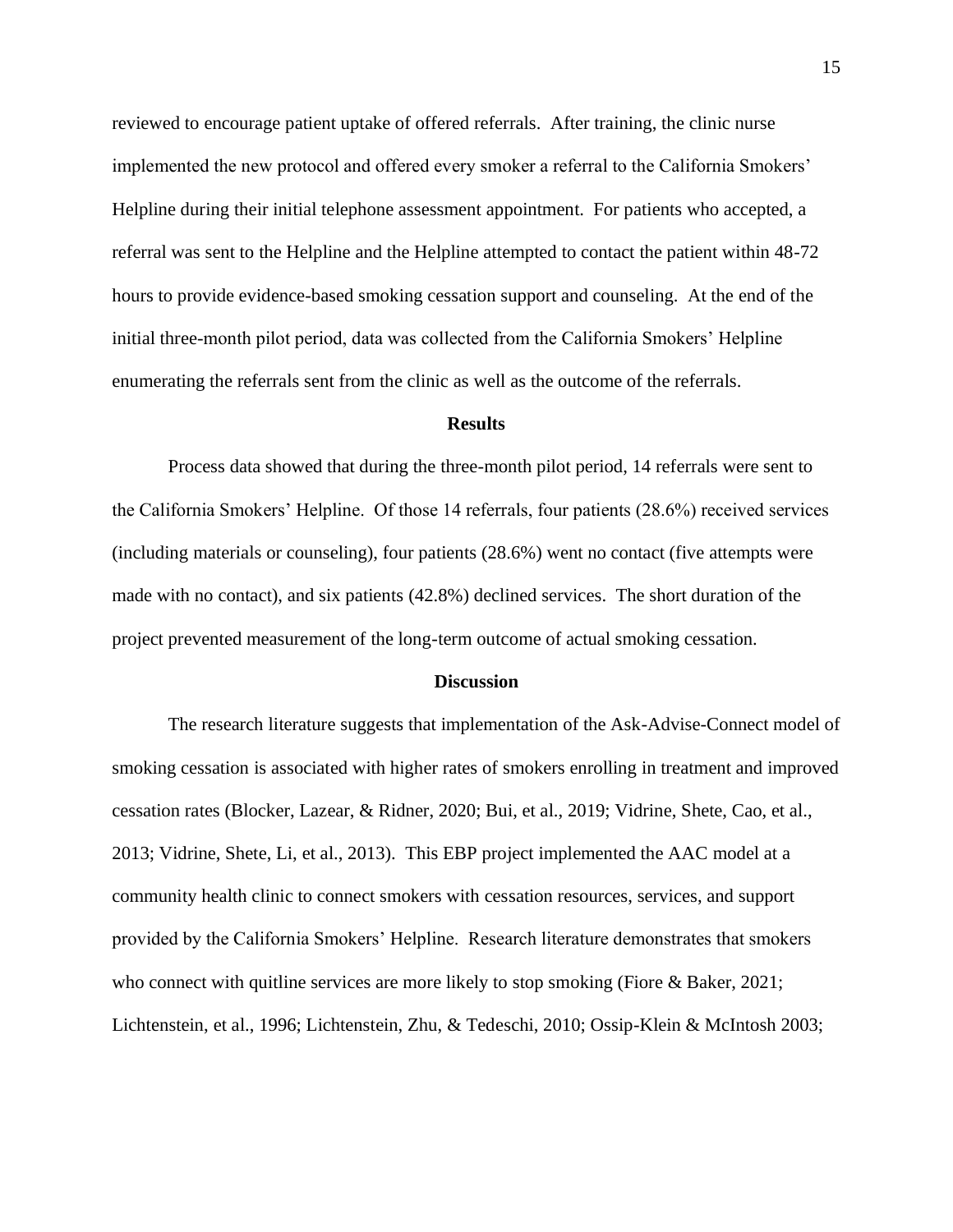Rabius, et al., 2004; Stead, et al., 2013; USPHS, 2008). This EBP project created an efficient way to connect smokers to those quitline services.

# **Project Limitations**

While this EBP project demonstrated that smokers can be efficiently connected to support resources, it did not complete an outcome evaluation to assess if the quitline referral was associated with smoking cessation. Limitations of the project's timeline prevented a comprehensive outcome evaluation. Future projects could include the development and implementation of a comprehensive outcome evaluation to assess the effectiveness of this model in increasing smoking cessation.

# **Implications for Practice**

Smoking cessation improves patient health. Any programs or efforts that work toward that goal should be encouraged. The time constraints of clinic visits limit the amount of focused cessation counseling that providers can perform. The Ask-Advise-Connect model is an efficient method to connect patients with existing smoking cessation support. By leveraging existing community resources, such as the California Smokers' Helpline, providers can ensure high quality patient care and support patient health while also reducing the time burdens on clinic staff.

Implementation of the web-based e-referral system requires no upfront financial investment and significant support is available through the CA Quits statewide initiative. There are projected financial benefits including the reduction in smoking-related diseases and the reduced cost of medical care for smokers.

Future expansions of this project could include incorporating the e-referral system directly into the electronic health record (EHR). This project used a web-based referral system.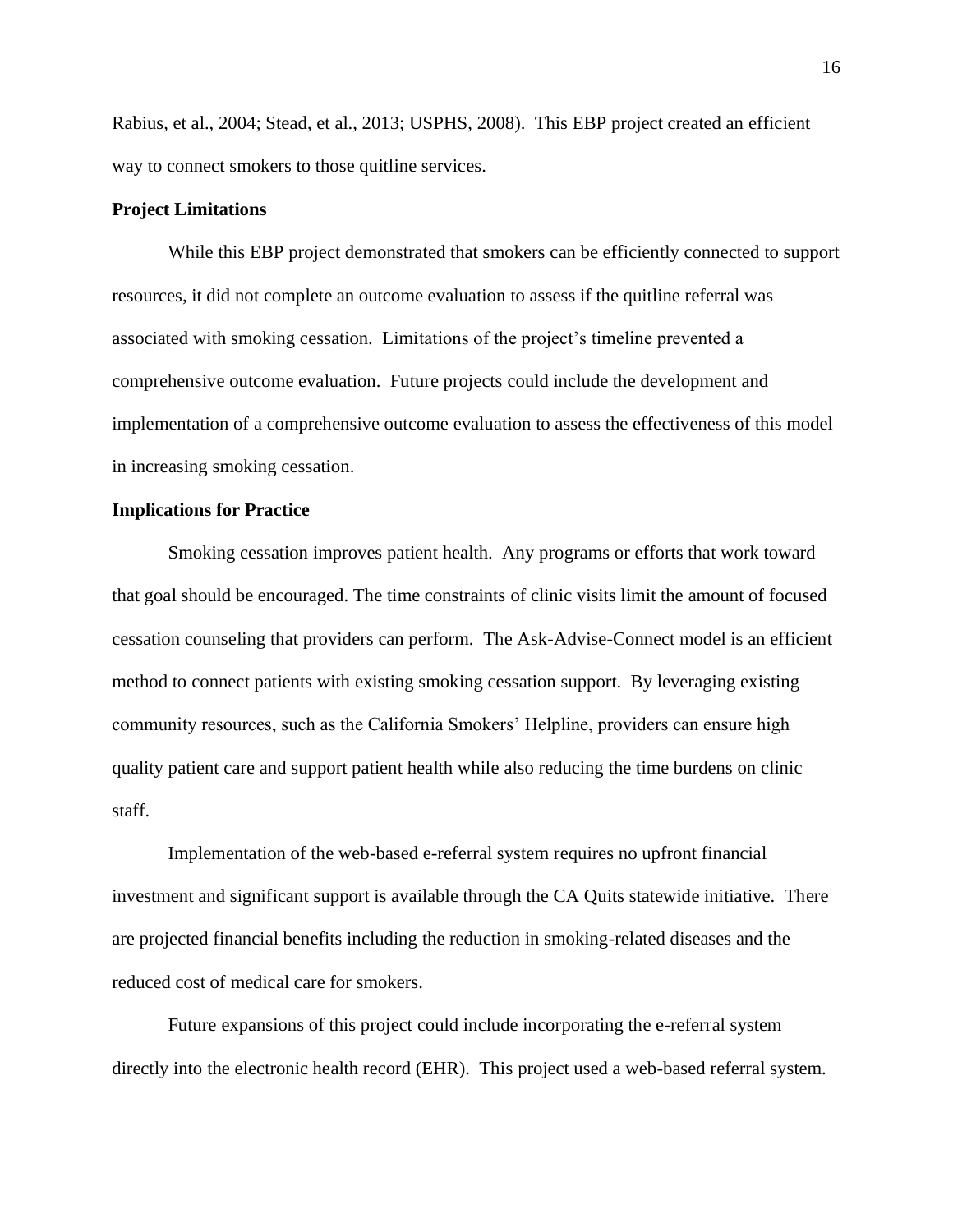Within the CA Quits initiative, there are several options for sending e-referrals to the Helpline. The web-based referral requires the least up-front investment; however, it is the most laborintensive from a provider's standpoint. CA Quits offers an option to integrate the referral system directly into the EHR. While this option requires some up-front information technology investment, it can improve workflow efficiency and allow for better tracking and follow-up of patients. For example, using EHR build-ins, there is the option of bidirectional communication with the Helpline to send process data directly into patients' medical records. Enhancing communication channels between separate healthcare entities can improve the quality, efficiency, and provision of patient care.

#### **Conclusion**

Smoking cessation continues to be a major health concern in the United States today. This EBP project demonstrated that sending a web-based e-referral is an efficient and effective way to connect smokers with smoking cessation support services. These e-referrals link together disparate parts of the healthcare system and help to create an umbrella of care for patients. The disconnected system of healthcare in the United States today presents challenges for both patients and providers. The Ask-Advise-Connect model of smoking cessation demonstrates that it is possible to create efficient and effective connections between existing healthcare services to treat a chronic medical condition. Creating streamlined systems of connected care can build a more efficient, and hopefully more effective and more easily accessible, healthcare system for all.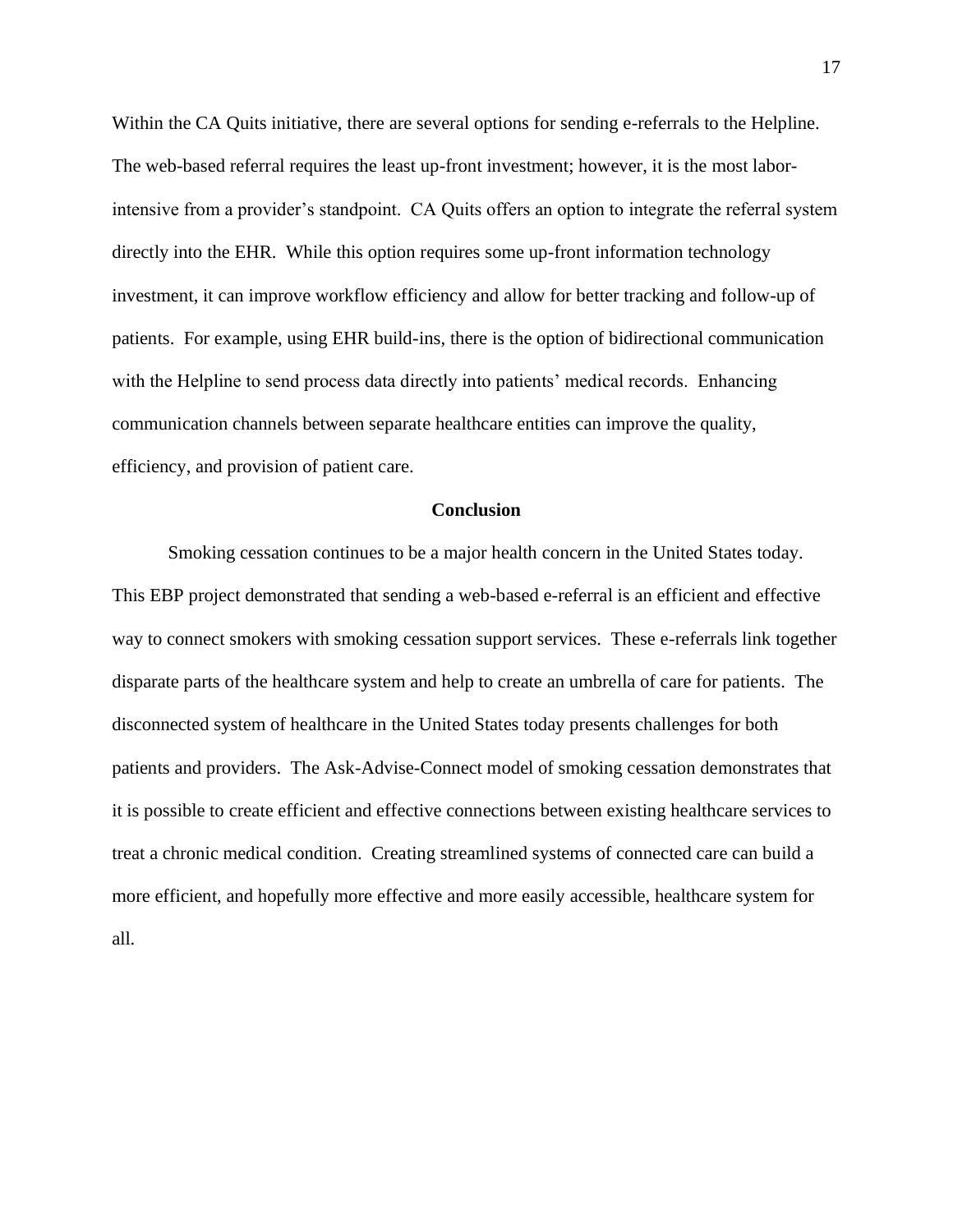### **References**

- Adsit, R. T., Fox, B. M., Tsiolis, T., Ogland, C., Simerson, M., Vind, L. M., Bell, S. M., Skora, A. D., Baker, T. B., & Fiore, M. C. (2014). Using the Electronic Health Record to Connect Primary Care Patients to Evidence-Based Telephonic Tobacco Quitline Services: A Closed-Loop Demonstration Project. *TBM, 4*, 324-332. [https://dx.doi.org/10.1007/s13142-014-0259-y](about:blank)
- Amato, K. A., Reid, M. E., Bansal-Travers, M., Ochs-Balcom, H. M., Cummings, K. M., Mahone, M., Marshall, J, & Hyland, A. (2018). Patient Cessation Activity after Automatic Referral to a Dedicated Cessation Support Service. *Journal of Smoking Cessation, 13*(2), 78-86. [https://dx.doi.org/10.1017/jsc.2017.7](about:blank)
- Anderson, C. M., & Zhu, S-H. (2007). Tobacco quitlines: Looking back and looking ahead. *Tobacco Control, 16*(Suppl I), i81-i86. https://dx.doi.org/10.1136/tc.2007.020701
- Atorkey, P., Paul, C., Bonevski, B., Wiggers, J., Mitchell, A., Byrnes, E., Lecathelinais, C., & Tzelepis, F. (2021). Update of Proactively Offered Online and Telephone Support Services Targeting Multiple Health Risk Behaviors Among Vocational Education Students: Process Evaluation of a Cluster Randomized Controlled Trial. *Journal of Medical Internet Research, 23*(1), e19737.

[https://dx.doi.org/10.2196/19737](about:blank)

- Babb, S., Malarcher, A., Schauer, G., Asman, K., & Jamal, A. (2017). Quitting Smoking Among Adults – United States, 2000 – 2015. *MMWR Morbidity and Mortality Weekly Report*, *65*, 1457-1464. [http://dx.doi.org/10.15585/mmwr.mm6552a1](about:blank)
- Barua, R. S., Rigotti, N. A., Benoqitz, N. I., Cummings, K. M., Jazayeri, M-A., Morris, P. B., Ratchford, E. V., Sarna, L., Stecker, E. C., & Wiggins, B. S. (2018). 2018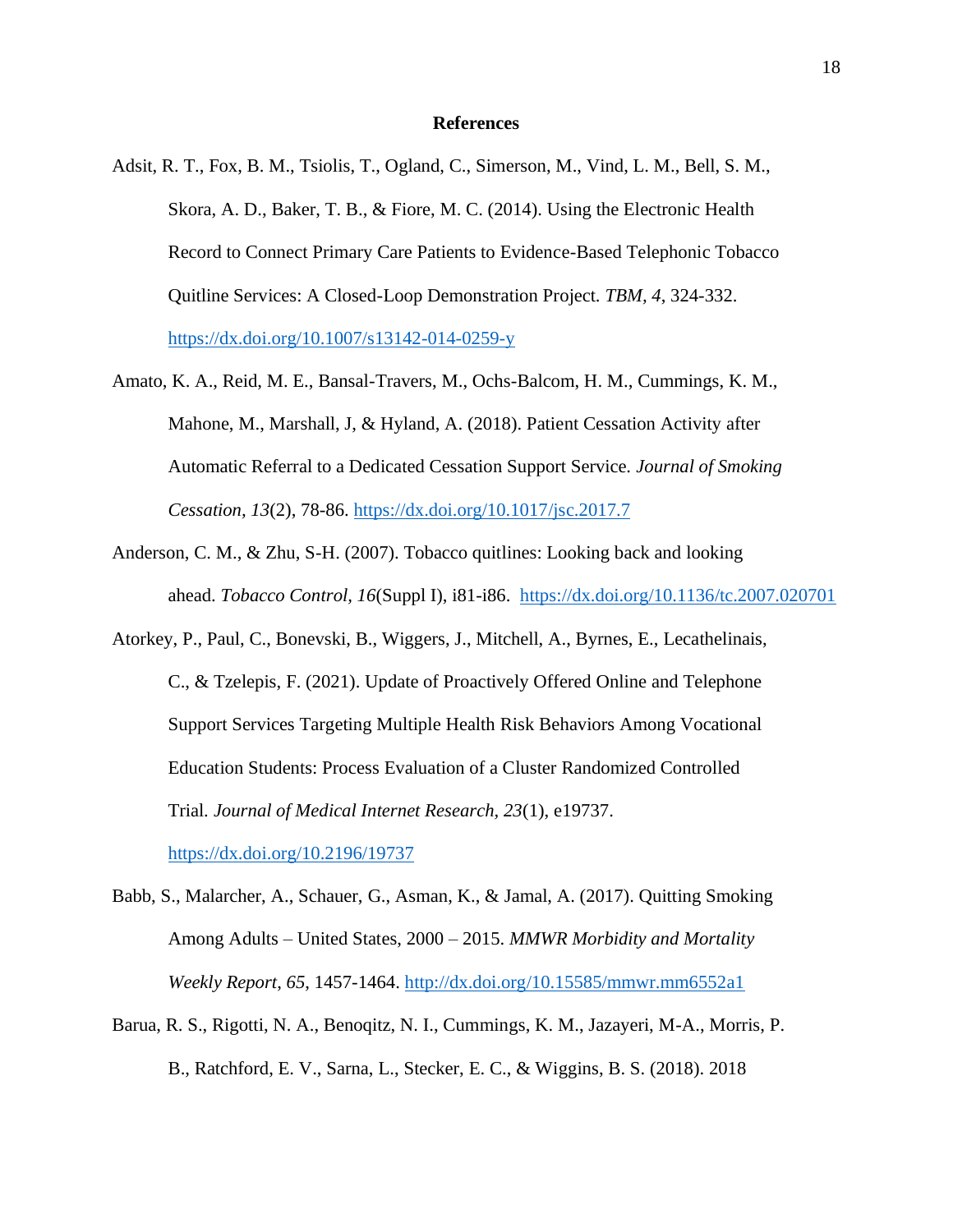ACC Expert Consensus Decision Pathway on Tobacco Cessation Treatment. *Journal of the American College of Cardiology, 72*(25), 3332-3365. [https://dx.doi.org/10.1016/j.jacc.2018.10.027](about:blank)

Bentz, C. J., Bayley, K. B., Bonin, K. E., Fleming, L., Hollis, J. F., & McAfee, T. (2006). The feasibility of connecting physician offices to a state-level tobacco quit line. *American Journal of Preventive Medicine, 30*, 31-37.

[https://dx.doi.org/10.1016/j.amepre.2005.08.043](about:blank)

- Bernstein, S. L., Rosner, J-M., Toll, B., & Zbikowski, S. M. (2016). Association Between Utilization of Quitline Services and Probability of Tobacco Abstinence in Low-Income Smokers. *Journal of Substance Abuse Treatment, 71*, 58-62. [https://dx.doi.org/10.1016/j.jsat.2016.08.014](about:blank)
- Blocker, J., Lazear, J., & Ridner, S. L. (2020). Tobacco Cessation and Referral to the National Quitline. *Workplace Health & Safety, 68*(6), 257-262. [https://dx.doi.org/10.1177/2165079920911551](about:blank)
- Bui, T. C., Piñero, B., Vidrine, D. L., Wetter, D. W., Frank-Pearce, S. G., & Vidrine, J. I. (2019). Quitline Treatment Enrollment and Cessation Outcomes Among Smokers Linked with Treatment via Ask-Advise-Connect: Comparisons Among Smokers with and without HIV. *Nicotine & Tobacco Research, 22*(9), 1640-1643. [https://dx.doi.org/10.1093/ntr/ntz227](about:blank)
- Borland, R., & Segan, C. J. (2006). The potential of quitlines to increase smoking cessation. *Drug and Alcohol Review, 25*, 73-78. [https://dx.doi.org/10.1080/09595230500459537](about:blank)
- CA Quits. (2021a). County and Adult Medi-Cal Smoking Prevalence.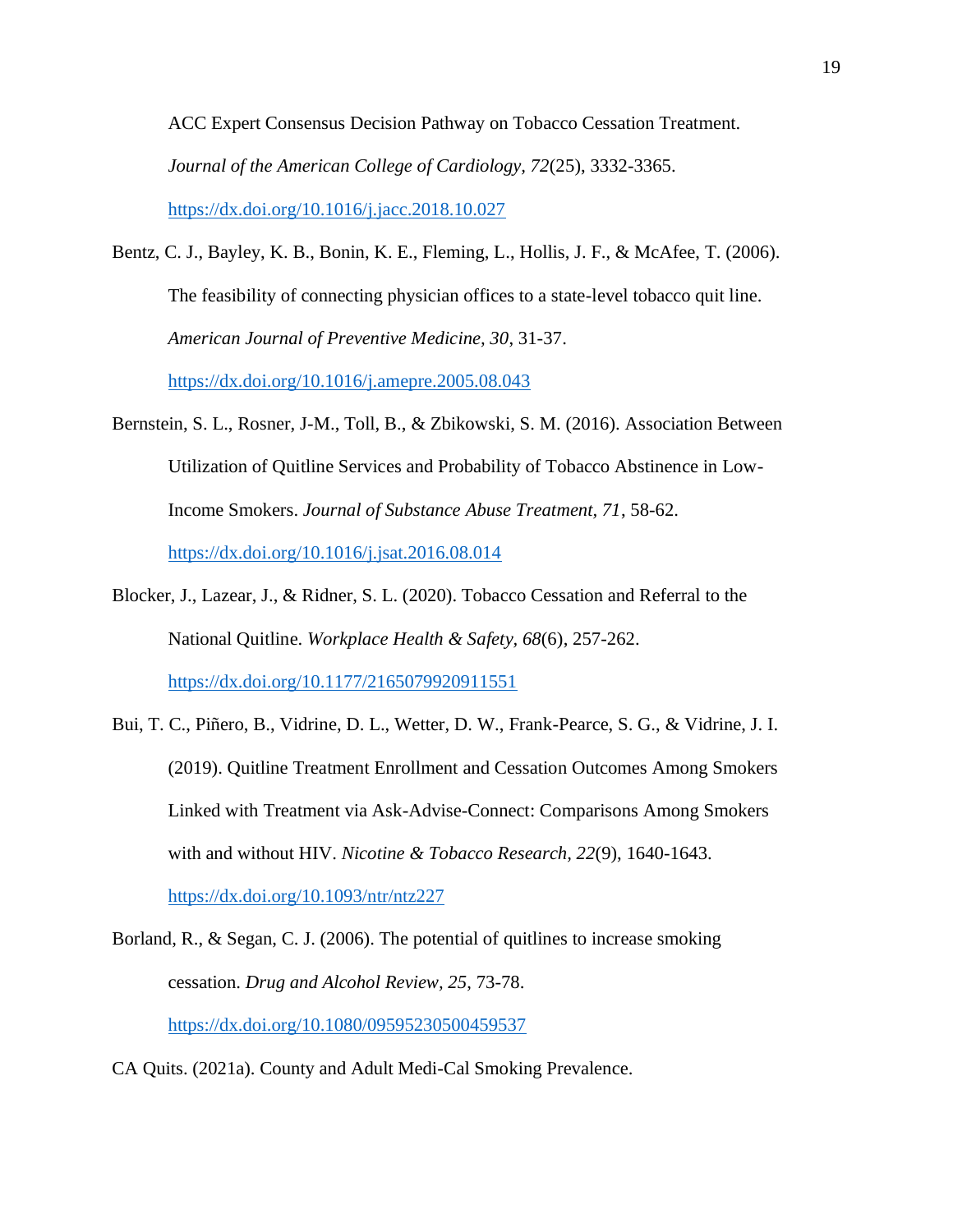[https://files.constantcontact.com/398da980401/27f109c9-30f7-41b1-af99](about:blank) eed5e5352ca3.pdf

CA Quits. (2021b). Healthcare Systems Toolkit.

[https://files.constantcontact.com/398da980401/85fcd127-a356-4ffa-a3cc-](about:blank)

[ebdd1f1586a7.pdf](about:blank)

California Smokers' Helpline. (2017). Help Patients Quit via e-Referral to the California Smokers' Helpline A Guide to Implementation. [https://info.nobutts.org/help](about:blank)patients-quit-e-referral-toolkit-lp?ga=2.49512623.82295857.1637971642- 477471318.1622867643

Campaign for Tobacco Free Kids. (2021a). *The Toll of Tobacco in California: Smoking-Caused Monetary Costs in California*. [https://www.tobaccofreekids.org/problem/toll](about:blank)[us/california](about:blank)

Campaign for Tobacco Free Kids. (2021b). *The Toll of Tobacco in the United States: Tobacco-Related Monetary Costs in the United States*.

[https://www.tobaccofreekids.org/problem/toll-us](about:blank)

- Cornelius, M. E., Wang, T. W., Jamal, A., Loretan, C. G., & Neff, L. J. (2020). Tobacco Product Use Among Adults – United States, 2019. *MMWR Morbidity and Mortality Weekly Report*, *69*, 1736-1742. [http://dx.doi.org/10.15585/mmwr.mm6946a4](about:blank)
- Cummins, S. E., Bailey, L., Campbell, S., Koon-Kirby, C., & Zhu, S-H. (2007). Tobacco cessation quitlines in North America: A descriptive study. *Tobacco Control, 16*(Suppl 1), i9-i15. [https://dx.doi.org/10.1136/tc.2007.020370](about:blank)
- Ekpu, V. U., & Brown, A. K. (2015). The Economic Impact of Smoking and of Reducing Smoking Prevalence: Review of the Evidence. *Tobacco Use Insights*, 8, 1-35.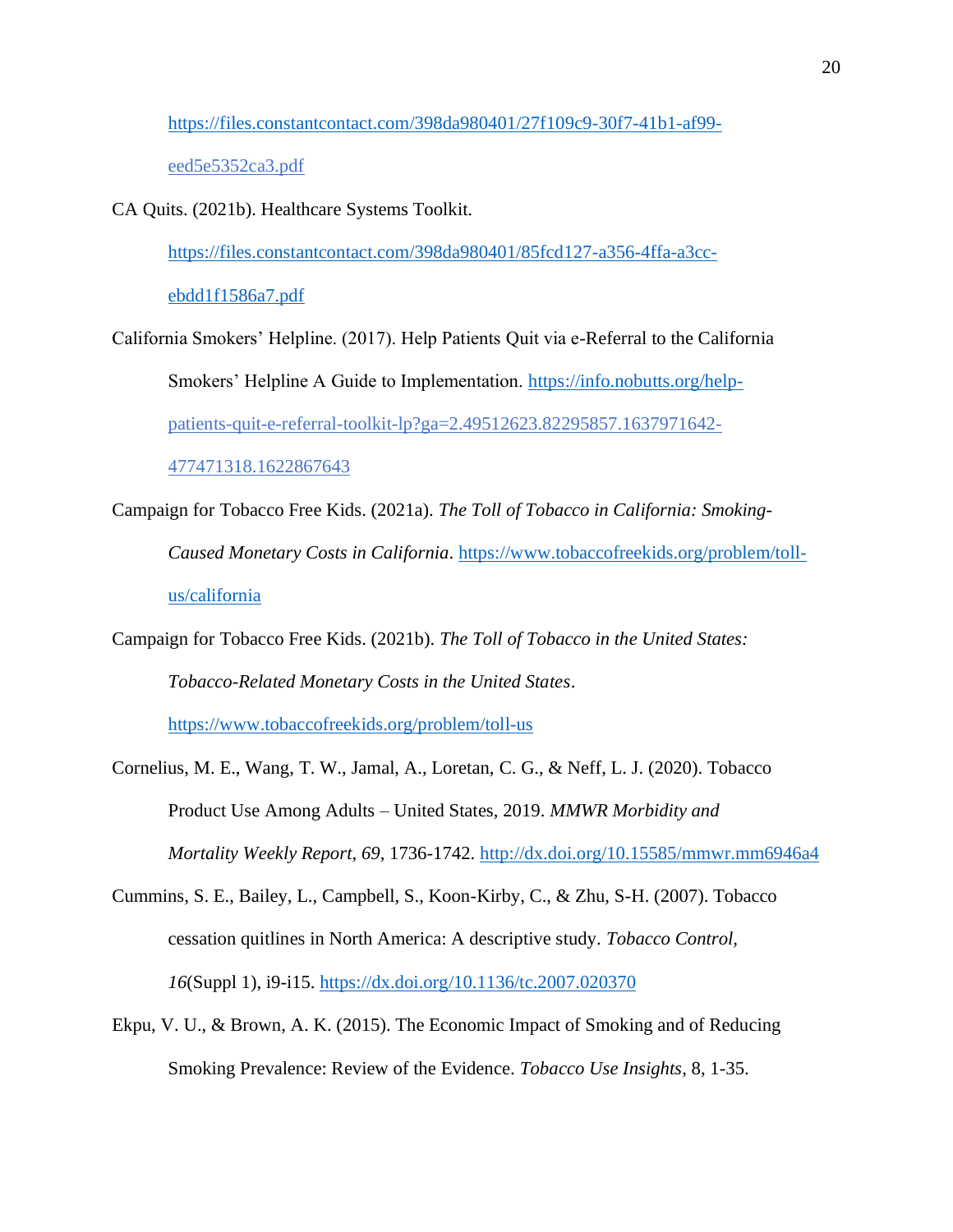[http://dx.doi.org/10.4137/TUI.S15628](about:blank)

- Fiore, M. C., & Baker, T. B. (2020). Ten Million Calls and Counting: Progress and Promise of Tobacco Quitlines in the U.S. *American Journal of Preventive Medicine, 60*(3S2), S103-S106. [https://dx.doi.org/10.1016/j.amepre.2020.06.021](about:blank)
- Fiore, M. C., Novotny, T. E., Pierce, J. P., Hatziandreu, E. J., Patel, K. M., & Davis, R. M. (1989). Trends in cigarette smoking in the United States. The changing influence of gender and race. *JAMA*, 261, 49-55. [https://dx.doi.org/10.1001/jama.1989.03420010059033](about:blank)
- Hanrahan, K., & Fowler, C. (2019). Iowa Model Revised: Research and Evidence-based Practice Application. *Journal of Pediatric Nursing, 48*, 121-122. [https://doi.org/10.1016/j.pedn.2019.04.023](about:blank)
- Hartmann-Boyce, J., Hong, B., Livingstone-Banks, J., Wheat, H., & Fanshawe, T. R. (2019). Additional behavioural support as an adjunct to pharmacotherapy for smoking cessation (Review). *Cochrane Database of Systematic Reviews*, 6. [https://dx.doi.org/10.1002/14651858.CD009670.pub4](about:blank)
- Holford, T. R., Meza, R., Warner, K. E., Meernik, C., Jeon, J., Moolgavkar, S. H., & Levy, D. T. (2014). Tobacco Control and the Reduction in Smoking-Related Premature Deaths in the United States, 1964 – 2012. *JAMA, 11*(2), 164-171. [https://dx.doi.org/10.1001/jama.2013.285112](about:blank)
- Iowa Model Collaborative. (2017). Iowa Model of Evidence-Based Practice: Revisions and Validation. *Worldviews on Evidence-Based Nursing, 14*(3), 175-182. [https://dx.doi.org/10.1111/wvn.12223](about:blank)

Kaslow, A. A., Romano, P. S., Schwarz, E., Shaikh, U., & Tong, E. K. (2018). Building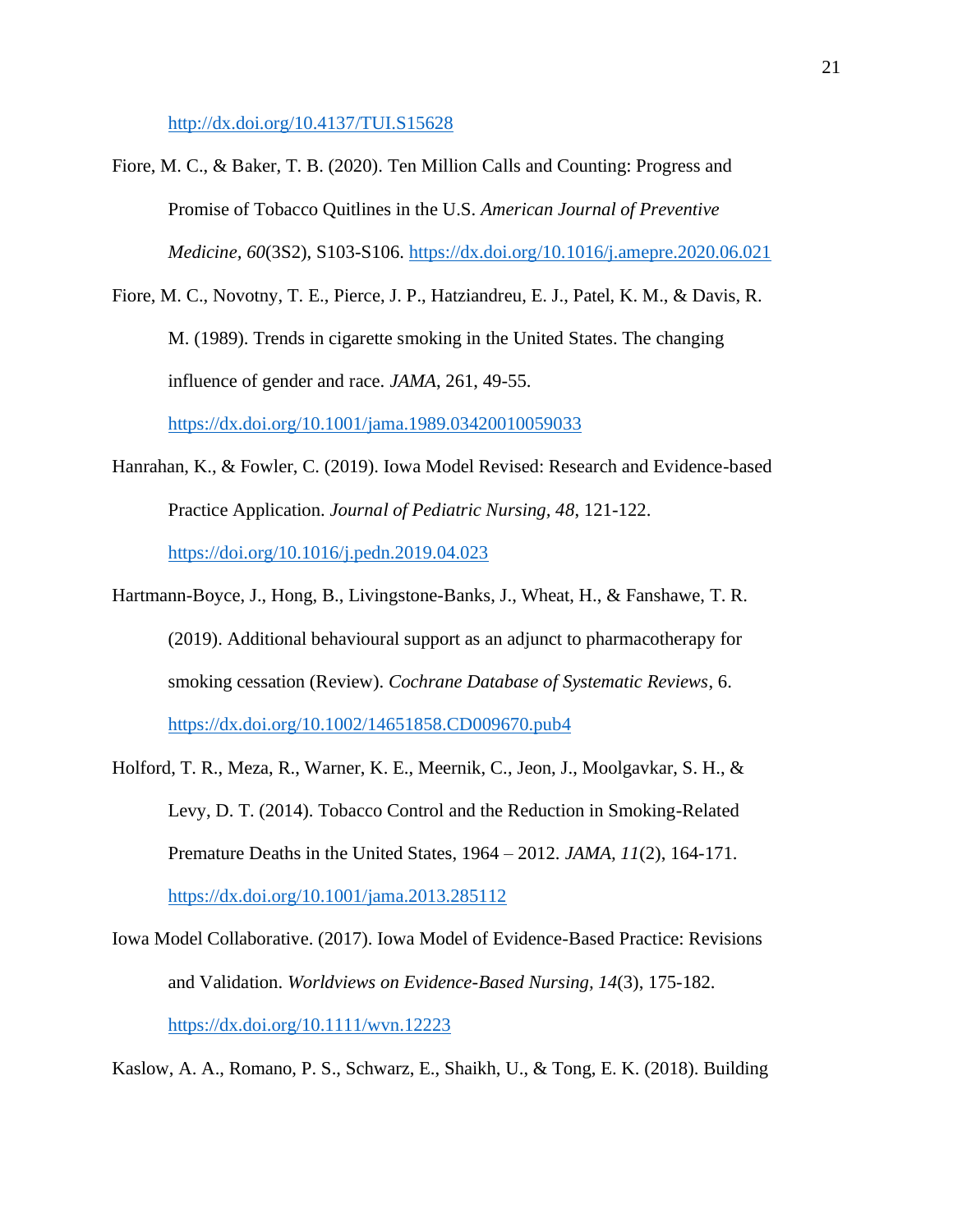and Scaling-up California Quits: Supporting Health Systems Change for Tobacco Treatment. *American Journal of Preventive Medicine, 55*(6S2), S214-S221. [https://dx.doi.org/10.1016/j.amepre.2018.07.045](about:blank)

- Kaufman, A., Augustson, E., Davis, K., & Rutten, L. J. F. (2010). Awareness and Use of Tobacco Quitlines: Evidence from the Health Information National Trends Survey. *Journal of Health Communication, 15*(0 3), 264-278. [https://dx.doi.org/10.1080/10810730.2010.526172](about:blank)
- Leone, F. T., Zhang, Y., Evers-Casey, S., Evins, A. E., Eakin, M. N., Fathi, J., Fennig, K., Folan, P., Galiatsatos, P., Gogineni, H., Kantrow, S., Kathuria, H., Lamphere, T., Neptune, E., Pacheco, M. C., Pakhale, S., Prezant, D., Sachs, D. P. L., Toll, B.,…Farber, H. J. (2020). Initiating Pharmacologic Treatment in Tobacco-Dependent Adults An Official American Thoracic Society Clinical Practice Guideline. *American Journal of Respiratory and Critical Care Medicine, 202*(2), e5-e31. [https://dx.doi.org/10.1164/rccm.202005-1982ST](about:blank)
- Lichtenstein, E., Glasgow, R. E., Lando, H. A., Ossip-Klein, D. J., & Boles, S. M. (1996). Telephone counseling for smoking cessation: Rationales and meta-analytic review of evidence. *Health Education Research, 11,* 243-257.

[https://dx.doi.org/10.1093/her/11.2.243](about:blank)

- Lichtenstein, E., Zhu, S-H., & Tedeschi, G. J. (2010). Smoking Cessation Quitlines: An Underrecognized Intervention Success Story. *American Psychology, 65*(4), 252- 261. [https://dx.doi.org/10.1037/a0018598](about:blank)
- Maguire, F. B., Movsisyan, A. S., Vuong, T. D., Morris, C. R., Parikh-Patel, A., Tong, E. K., Williams, R., Keegan, T. H. M., & Wun, T. (2020). *The Burden of Tobacco-*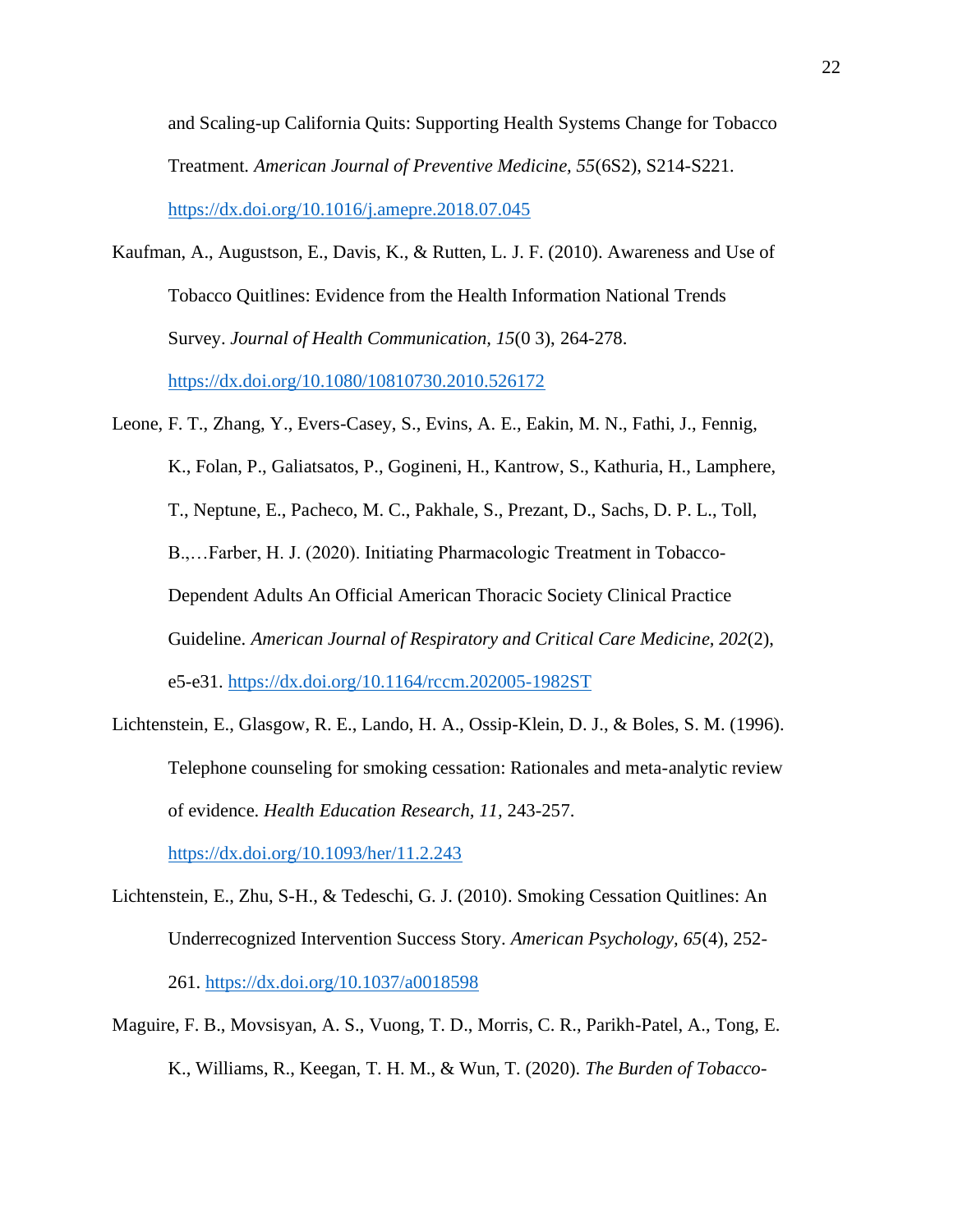*Related Cancers in California, 1988 – 2017.* California Cancer Reporting and Epidemiologic Surveillance (CalCares) Program, University of California Davis Health.

- Matkin, W., Ordonez-Mena, J. M., & Harmann-Boyce, J. (2019). Telephone counselling for smoking cessation (Review). *Cochrane Database of Systematic Reviews*, 5. [https://dx.doi.org/10.1002/14651858.CD002850.pub4](about:blank)
- McCarthy, D. E., Adsit, R. T., Zehner, M. E., Mahr, T. A., Skora, A. D., Kim, N., Baker, T. B., & Fiore, M. C. (2020). Closed-Loop Electronic Referral to SmokefreeTXT for Smoking Cessation Support: A Demonstration Project in Outpatient Care. *TBM, 10*, 1472-1480. [https://dx.doi.org/10.1093/tbm/ibz072](about:blank)
- Nair, U. S., Reikowsky, R. C., Wertheim, B. C., Thomson, C. A., & Gordon, J. S. (2018). Quit Outcomes and Program Utilization by Mode of Entry Among Clients Enrolling in a Quitline. *American Journal of Health Promotion, 32*(7), 1510- 1517. [https://dx.doi.org/10.1177/0890117117749366](about:blank)
- Nair, U. S., Reikowsky, R. C., Allen, A. M., & Bell, M. L. (2019). Quitline program utilization and cessation outcomes: A comparison of provider-referred clients by healthcare settings. *Preventive Medicine Reports, 14*, 1-7. [https://dx.doi.org/10.1016/j.pmedr.2019.100863](about:blank)

Ossip-Klein, D. J., & McIntosh, S. (2003). Quitlines in North America: Evidence base and application. *American Journal of Medical Sciences, 326*, 201-205. [https://dx.doi.org/10.1097/00000441-200310000-00010](about:blank)

Patnode, C. P., Henderson, J. T., Coppola, E. L., Melnikow, J., Durbin, S., & Thomas, R. G. (2021). Interventions for Tobacco Cessation in Adults, Including Pregnant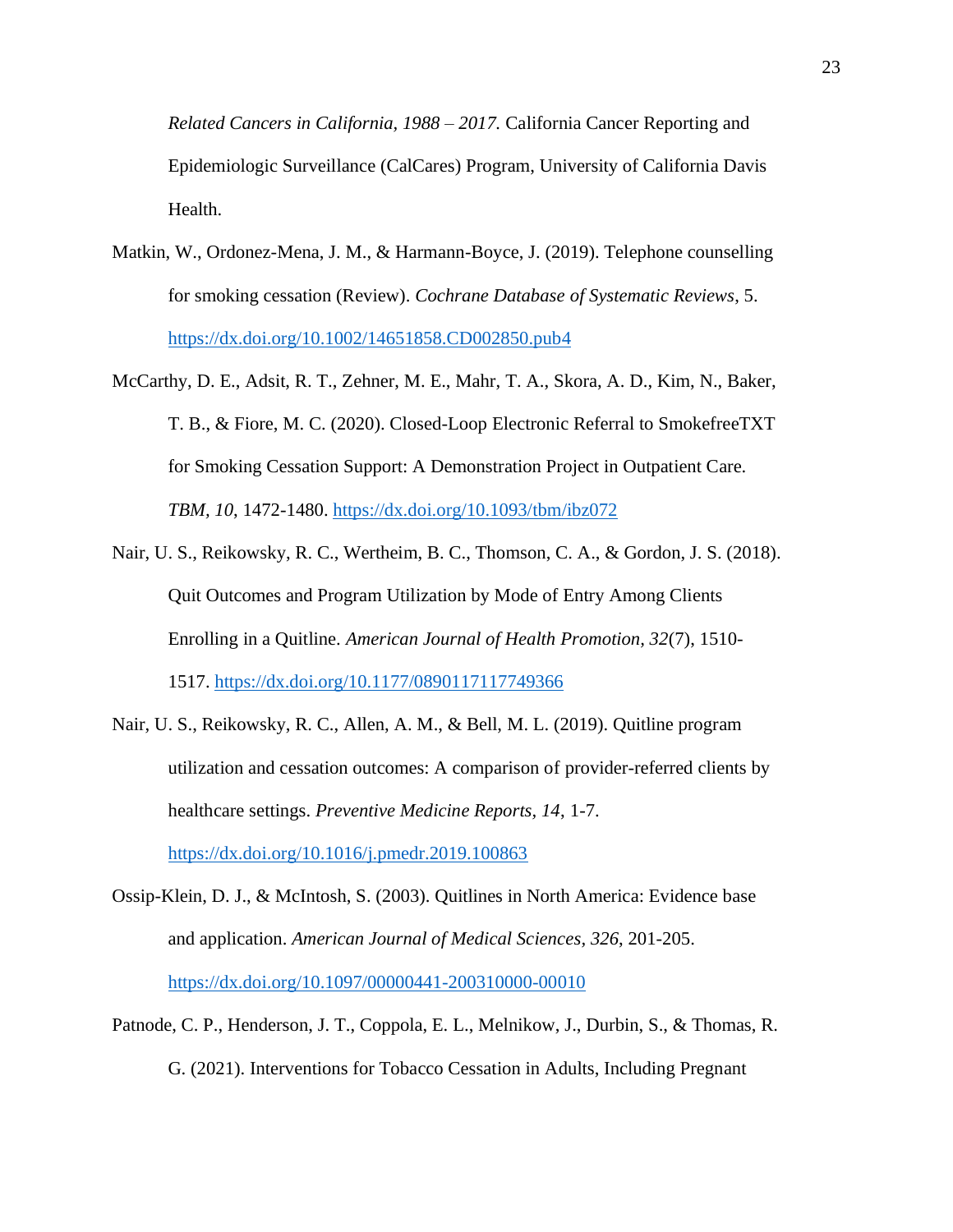Persons. Updated Evidence Report and Systematic Review for the U.S. Preventive Services Task Force. *JAMA, 325*(3), 280-298. [https://dx.doi.org/10.1001/jama.2020.23541](about:blank)

- Pierce, J. P., Fiore, M. C., Novotny, T. E., Hatziandreu, E. J., Patel, K. M., & Davis, R. M. (1989). Trends in cigarette smoking in the United States. Educational differences are increasing. *JAMA*, 261, 56-60. [https://dx.doi.org/10.1001/jama.1989.03420010066034](about:blank)
- Piñero, B., Vidrine, D. J., Wetter, D. W., Hoover, D. S., Frank-Pearce, S. G., Nguyen, N., Zbikowski, S. M., & Vidrine, J. I. (2020). Implementation of Ask-Advise-Connect in a Safety Net Healthcare System: Quitline Treatment Engagement and Smoking Cessation Outcomes. *TBM, 10*, 163-167. [https://dx.doi.org/10.1093/tbm/iby108](about:blank)
- Rabius, V., McAlister, A. L., Geiger, A., Huang, P., & Todd, R. (2004). Telephone counseling increases cessation rates among young adult smokers. *Health Psychology, 23*, 539-541. [https://dx.doi.org/10.1037/0278-6133.23.5.539](about:blank)
- Schroeder, S. A. (2018). California Promotes Smoking Cessation for Medicaid Enrollees: Lessons for the Nation? *American Journal of Preventive Medicine, 55*(6S2), S123-S125. [https://dx.doi.org/10.1016/j.amepre.2018.08.009](about:blank)
- Sheffer, C., Brachman, S., Lercara, C., Cottoms, N., Olson, M., Panissidi, L., Pittman, J., & Stayna, H. (2015). When Free is Not for Me: Confronting the Barriers to Use of Free Quitline Telephone Counseling for Tobacco Dependence. *International Journal of Environmental Research and Public Health, 13*(15). [https://dx.doi.org/10.3390/ijerph13010015](about:blank)
- Stead, L. F., Hartmann-Boyce, J., Perera, R., & Lancaster, T. (2013). Telephone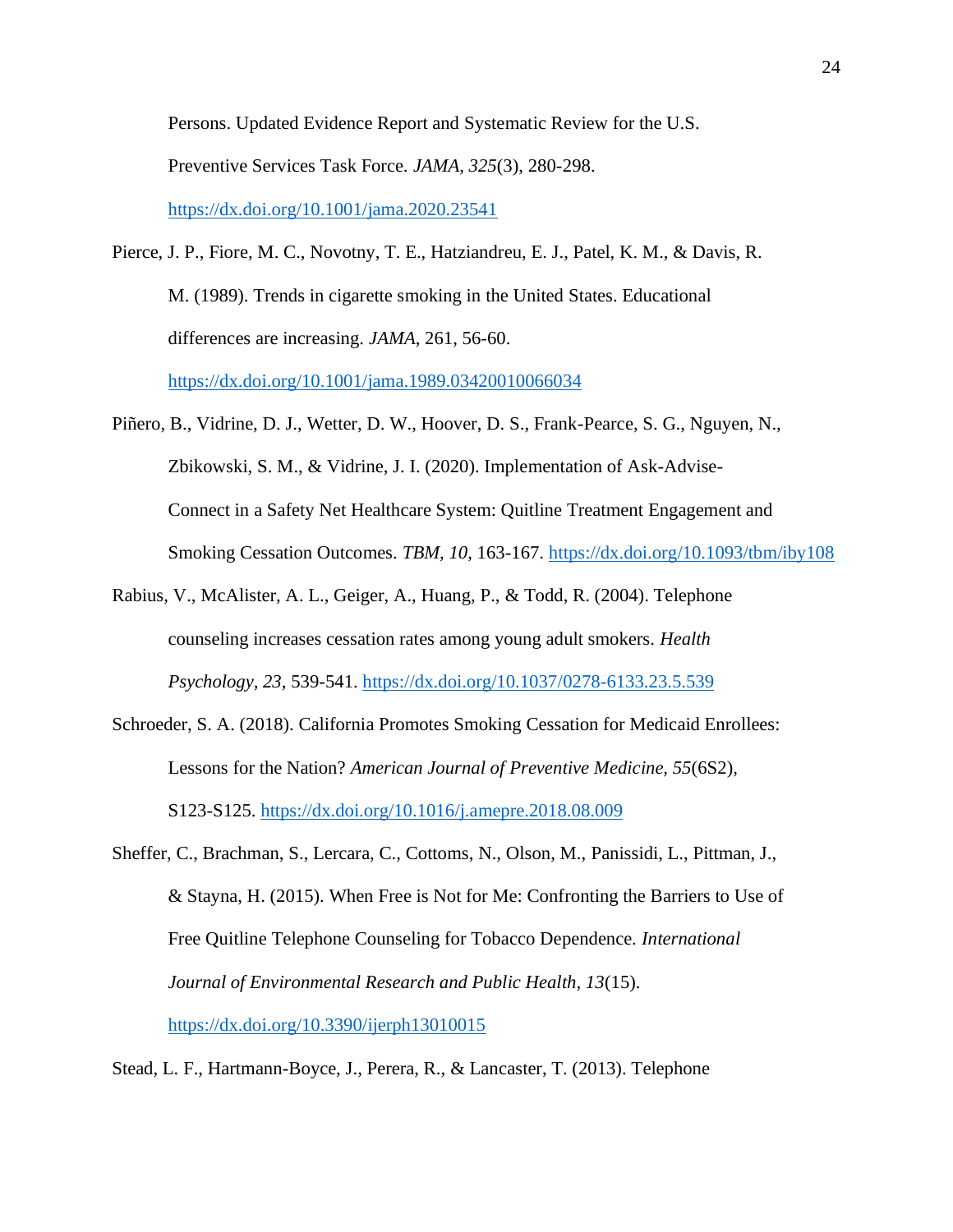counseling for smoking cessation (Review). *Cochrane Database of Systematic Reviews*, 8[.https://dx.doi.org/10.1002/14651858.CD002850.pub3](about:blank)

- Thomas, D., Abramson, M. J., Bonevski, B., George, J. (2017). System Change Interventions for Smoking Cessation (Review). *Cochrane Database of Systematic Reviews*, 2. [https://dx.doi.org/10.1002/14651858.CD010742.pub2](about:blank)
- U.S. Department of Health, Education, and Welfare. (1964). *Smoking and Health Report of the Advisory Committee to the Surgeon General of the Public Health Service.* U.S. Department of Health, Education, and Welfare, Public Health Service.

U.S. Department of Health and Human Services. (2014). *The Health Consequences of Smoking: 50 Years of Progress. A Report of the Surgeon General.* U.S. Department of Health and Human Services, Centers for Disease Control and Prevention, National Center for Chronic Disease Prevention and Health Promotion, Office on Smoking and Health.

- U.S. Department of Health and Human Services. (2020). *Smoking Cessation. A Report of the Surgeon General.* U.S. Department of Health and Human Services, Centers for Disease Control and Prevention, National Center for Chronic Disease Prevention and Health Promotion, Office on Smoking and Health.
- U.S. Department of Health and Human Services, Office of Disease Prevention and Health Promotion. (n.d.). *Healthy People 2030, Reduce current tobacco use in adults. Healthy People 2030.* Centers for Disease Control and Prevention. [https://health.gov/healthypeople/objectives-and-data/browse-objectives/tobacco](about:blank)use/reduce-current-tobacco-use-adults-tu-01
- U.S. Preventive Services Task Force. (2021). Interventions for Tobacco Smoking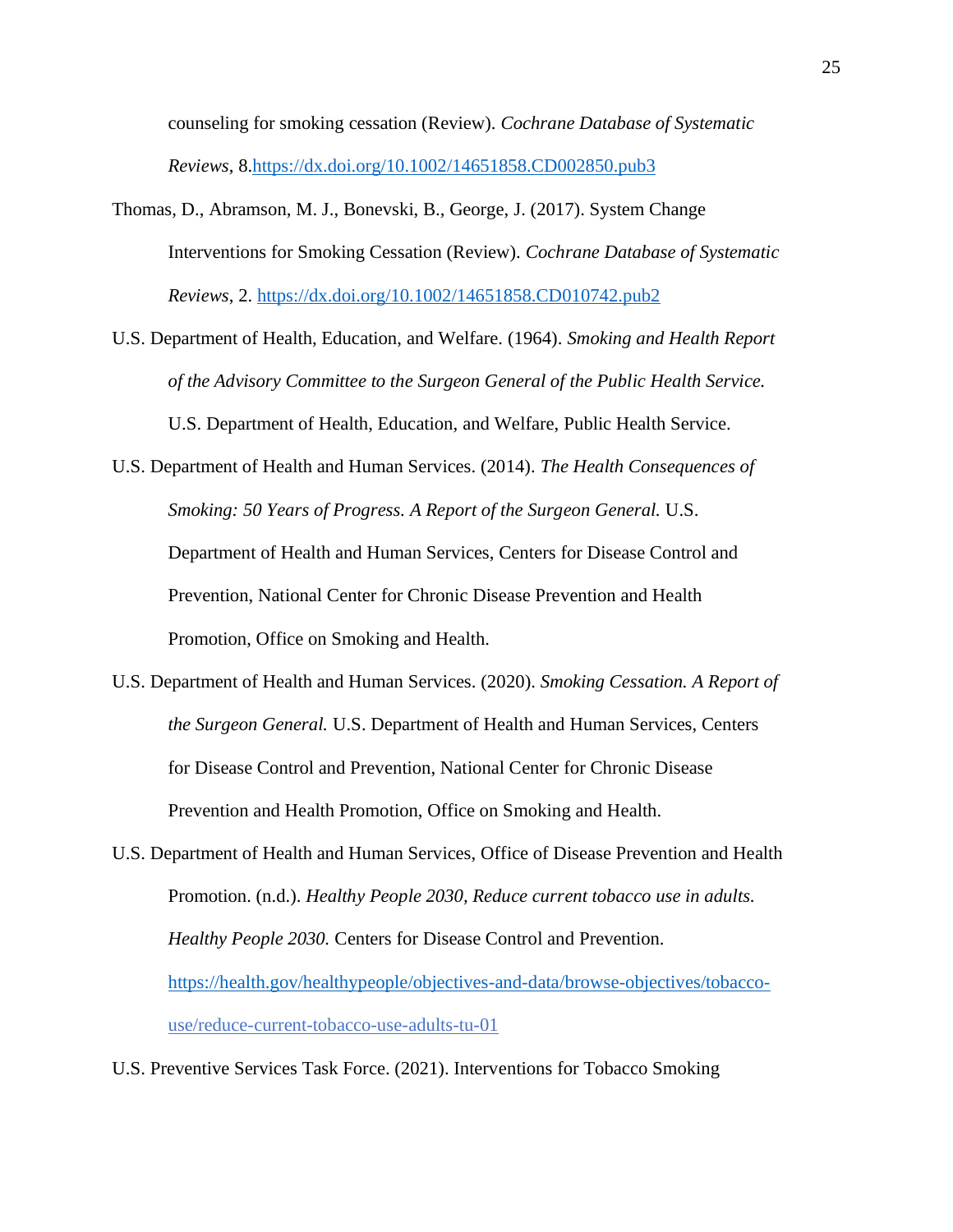Cessation in Adults, Including Pregnant Persons. U.S. Preventive Services Task Force Recommendation Statement. *JAMA, 325*(3), 265-279. [https://dx.doi.org/10.1001/jama.2020.25019](about:blank)

- U.S. Public Health Service. (2008). *Treating Tobacco Use and Dependence: 2008 Update. Clinical Practice Guideline*. U.S. Department of Health and Human Services, U.S. Public Health Service.
- Varghese, M., Sheffer, C., Stitzer, M., Landes, R., Brachman, S. L., & Munn, T. (2014). Socioeconomic Disparities in Telephone-Based Treatment of Tobacco Dependence. *American Journal of Public Health, 104*(8), e76-e84. [https://dx.doi.org/10.2105/AJPH.2014.301951](about:blank)
- Vidrine, J. I., Rabius, V., Alford, M. H., Li, Y., & Wetter, D. W. (2010). Enhancing Dissemination of Smoking Cessation Quitlines through T2 Translational Research: A Unique Partnership to Address Disparities in the Delivery of Effective Cessation Treatment. *Journal of Public Health Management and Practice, 16*(4), 304-308. [https://dx.doi.org/10.1097/PHH.0b013e3181cbc500](about:blank)
- Vidrine, J. I., Shete, S., Cao, Y., Greisinger, A., Harmonson, P., Sharp, B., Miles, L., Zbikowski, S. M., & Wetter, D. W. (2013). Ask-Advise-Connect A New Approach to Smoking Treatment Delivery in Health Care Settings. *JAMA Internal Medicine, 173*(6), 458-464. [https://dx.doi.org/10.1001/jamainternmed.2013.3751](about:blank)
- Vidrine, J. I., Shete, S., Li, Y., Cao, Y., Alford, M. H., Galindo-Talton, M., Rabius, V., Sharp, B., Harmonson, P., Zbikowski, S. M., Miles, L., & Wetter, D. W. (2013). Efficacy of Ask Advise Connect in a Safety Net Healthcare System. *American Journal of Preventive Medicine, 45*(6), 737-741.